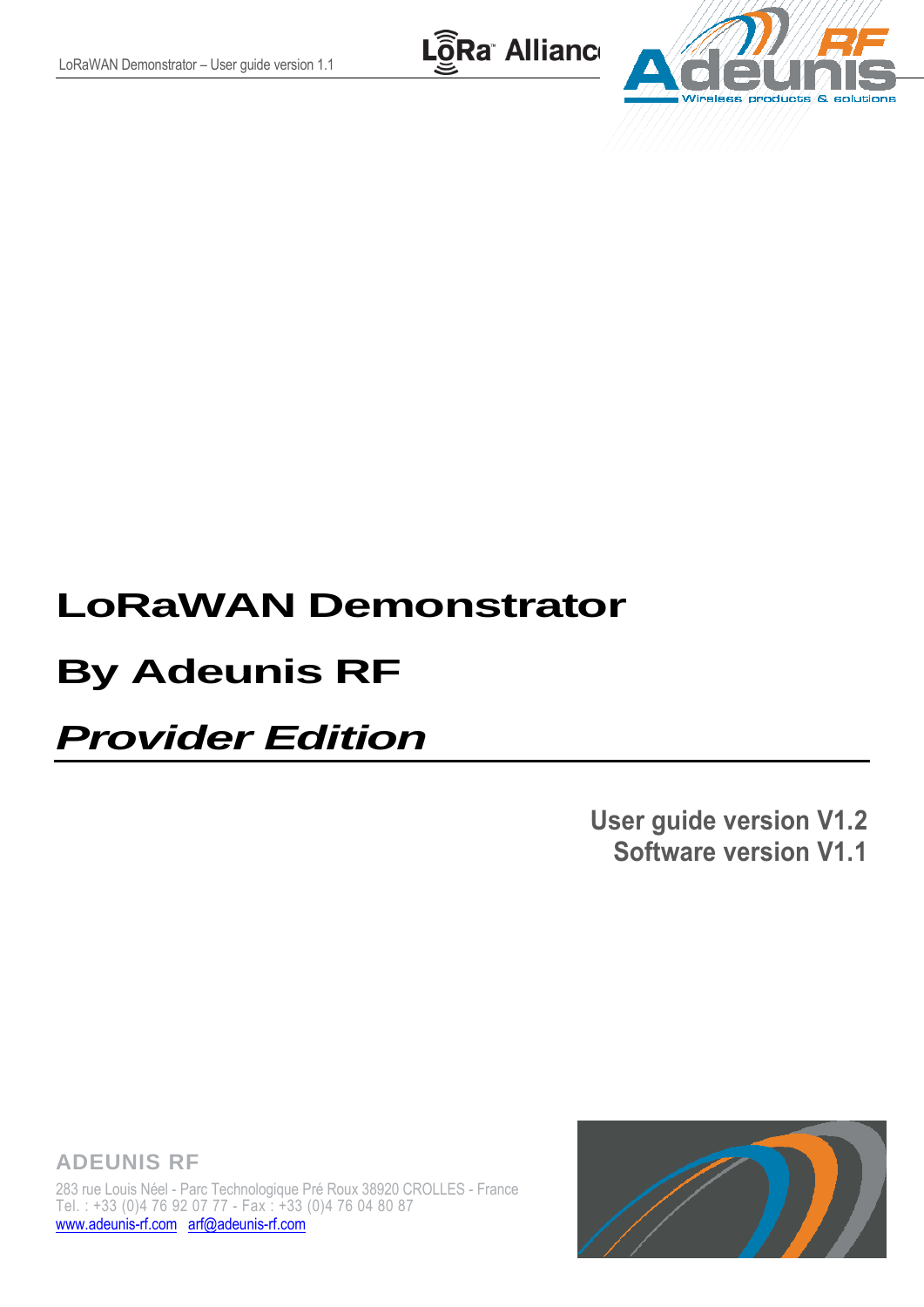



## **Information**

<span id="page-1-0"></span>

| <b>Document information</b> |                                        |  |  |
|-----------------------------|----------------------------------------|--|--|
| Title                       | LoRaWAN Demonstrator User Guide        |  |  |
| <b>Subtitle</b>             | Version 1.2 - Software Version V1.1    |  |  |
| Document type               | Software management manual             |  |  |
| <b>Document status</b>      | Beta for LoRaWAN software version V1.1 |  |  |

This document applies to the following products

| <b>Name</b>                               | <b>Reference</b> | <b>Firmware version</b> |
|-------------------------------------------|------------------|-------------------------|
| <b>LoRaWAN Demonstrator by Adeunis RF</b> | ARF8084BA        | 1/1                     |

#### <span id="page-1-1"></span>**Disclaimer**

This document and the use of any information contained therein, is subject to the acceptance of the Adeunis RF terms and conditions. They can be downloaded from [www.adeunis-rf.com.](http://www.adeunis-rf.com/)

Adeunis RF makes no warranties based on the accuracy or completeness of the contents of this document and reserves the right to make changes to specifications and product descriptions at any time without notice.

Adeunis RF reserves all rights to this document and the information contained herein. Reproduction, use or disclosure to third parties without express permission is strictly prohibited. Copyright © 2012, Adeunis RF. Adeunis RF is a registered trademark in the EU and other countries.

## <span id="page-1-2"></span>**Technical Support**

#### **Website**

Our website contains many useful information : modules and stand alone products information, user guides, configuration software and technical documents which can be accessed 24 hours a day.

#### **Email**

If you have technical problems or cannot find the required information in the provided documents, contact our Technical Support by email. Use our dedicated email address [\(arf@adeunis-rf.com\)](mailto:arf@adeunis-rf.com) rather than any personal email address of our staff. This makes sure that your request is processed as soon as possible.

#### **Helpful Information when Contacting Technical Support**

When contacting Technical Support please have the following information ready:

- Product type (e.g. Wireless M-Bus),
- Firmware version (e.g. V3.03)
- Clear description of your question or the problem
- A short description of the application
- Your complete contact details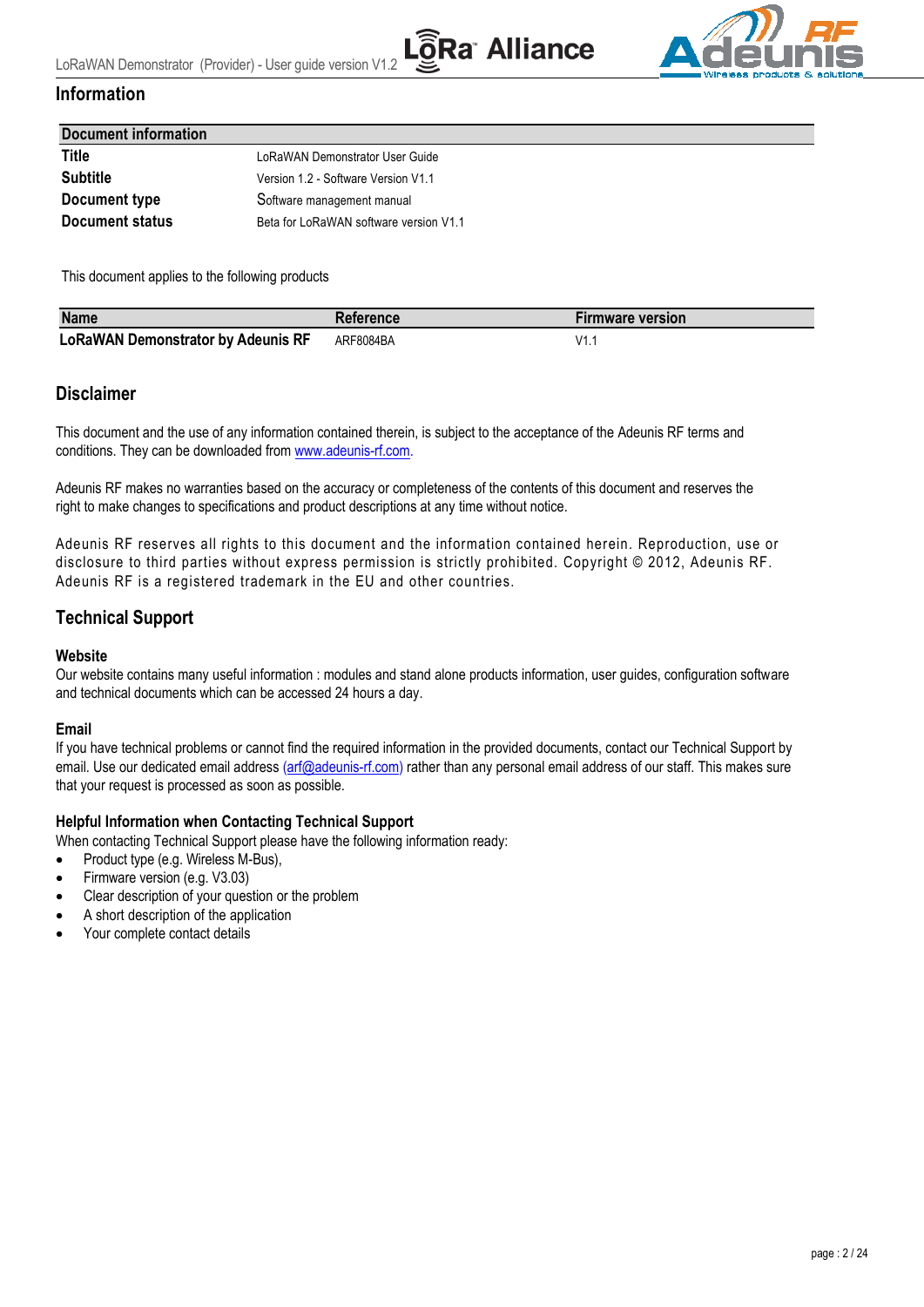# <span id="page-2-0"></span>**Declaration of conformity**

We **ADEUNIS RF,** 283 rue LOUIS NEEL, 38920 CROLLES, France

declare under our own responsibility that the products

Name LoRaWAN Demonstrator Reference(s) ARF8084BA

to which this declaration refers conform with the relevant standards or other standardising documents

Ra Alliance

- EN 300 220-1 (v2.4.1) (2012-05)
- EN 60950-1 (2001) + A11 (2004)
- EN 301 489-1 (v1.8.1) (2008-04)
- EN 301 489-3 (v1.4.1) (2002-08)
- EN 62311 (2008)

According to the RTTE Directive 99/5/EC

Notes:

- Conformity has been evaluated according to the procedure described in Annex III of the RTTE directive
- Receiver class (if applicable): 3

Crolles, July 24<sup>th</sup>, 2015 **Hervé Vincent, CEO**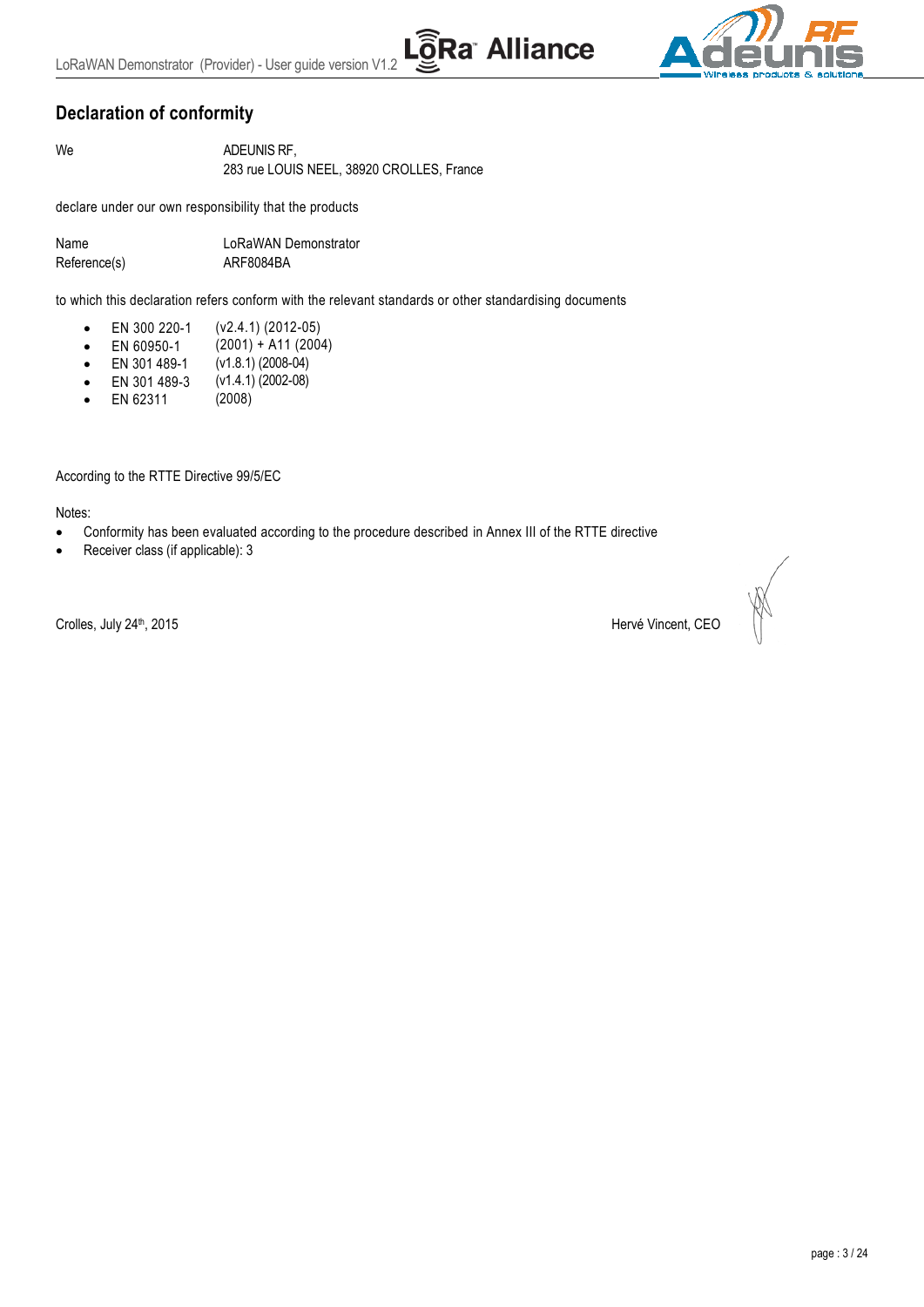

# <span id="page-3-0"></span>**1 Table of contents**

|   | <b>Document information</b>                                                                                                                                                                                                                                                                                                                                    | $\boldsymbol{2}$                                         |
|---|----------------------------------------------------------------------------------------------------------------------------------------------------------------------------------------------------------------------------------------------------------------------------------------------------------------------------------------------------------------|----------------------------------------------------------|
|   | <b>Disclaimer</b>                                                                                                                                                                                                                                                                                                                                              | $\boldsymbol{2}$                                         |
|   | <b>Technical Support</b>                                                                                                                                                                                                                                                                                                                                       | $\overline{2}$                                           |
|   | <b>Declaration of conformity</b>                                                                                                                                                                                                                                                                                                                               | 3                                                        |
| 1 | <b>TABLE OF CONTENTS</b>                                                                                                                                                                                                                                                                                                                                       | 4                                                        |
|   | <b>INTRODUCTION</b>                                                                                                                                                                                                                                                                                                                                            | 6                                                        |
|   | <b>Environmental recommendations</b>                                                                                                                                                                                                                                                                                                                           | 6                                                        |
|   | Warnings                                                                                                                                                                                                                                                                                                                                                       | 6                                                        |
|   | Disposal of waste by users in private households within the European Union                                                                                                                                                                                                                                                                                     | 7                                                        |
|   | <b>EINLEITUNG</b>                                                                                                                                                                                                                                                                                                                                              | 8                                                        |
|   | Hinweise zum Umweltschutz                                                                                                                                                                                                                                                                                                                                      | 8                                                        |
|   | Warnhinweise                                                                                                                                                                                                                                                                                                                                                   | 8                                                        |
|   | Entsorgung der Abfälle von Betreibern in Privathaushalten innerhalb der Europäischen Union                                                                                                                                                                                                                                                                     | $\boldsymbol{9}$                                         |
| 2 | <b>DEVICE OVERVIEW</b>                                                                                                                                                                                                                                                                                                                                         | 10                                                       |
|   | <b>Form factor</b><br>2.1                                                                                                                                                                                                                                                                                                                                      | 10                                                       |
|   | <b>Technical specifications</b><br>$2.2\,$                                                                                                                                                                                                                                                                                                                     | 10                                                       |
| 3 | <b>CHARGING THE DEMONSTRATOR</b>                                                                                                                                                                                                                                                                                                                               | 11                                                       |
| 4 | <b>USING THE DEMONSTRATOR</b>                                                                                                                                                                                                                                                                                                                                  | $12 \,$                                                  |
|   | LoRa testing mode<br>4.1                                                                                                                                                                                                                                                                                                                                       | 12                                                       |
|   | 4.2<br><b>User mode</b>                                                                                                                                                                                                                                                                                                                                        | 13                                                       |
| 5 | <b>DEVICE CONFIGURATION</b>                                                                                                                                                                                                                                                                                                                                    | 14                                                       |
|   | 5.1 Serial link parameters                                                                                                                                                                                                                                                                                                                                     | 14                                                       |
|   | 5.2<br><b>Command Interface</b>                                                                                                                                                                                                                                                                                                                                | 15                                                       |
|   | 5.3<br><b>Available registers</b><br>5.3.1<br>Network Keys<br>5.3.2<br>Serial link - Not implemented yet<br>5.3.3<br>Synchronization Word<br>5.3.4<br>Channels configuration<br>5.3.5<br>RX2 window configuration<br>5.3.6<br><b>ADR</b> Configuration<br>5.3.7<br><b>Spreading Factor</b><br>Transmission periodicity<br>5.3.8<br>5.3.9<br><b>ACK</b> request | 16<br>16<br>17<br>17<br>18<br>19<br>20<br>20<br>21<br>21 |
|   | 5.3.10 Accelerometer<br>5.3.11 GPS configuration                                                                                                                                                                                                                                                                                                               | 21<br>21                                                 |
| 6 | <b>PAYLOAD DESCRIPTION</b>                                                                                                                                                                                                                                                                                                                                     | 23                                                       |
|   | <b>ANNEX 1: RSSI AND SNR</b>                                                                                                                                                                                                                                                                                                                                   | 24                                                       |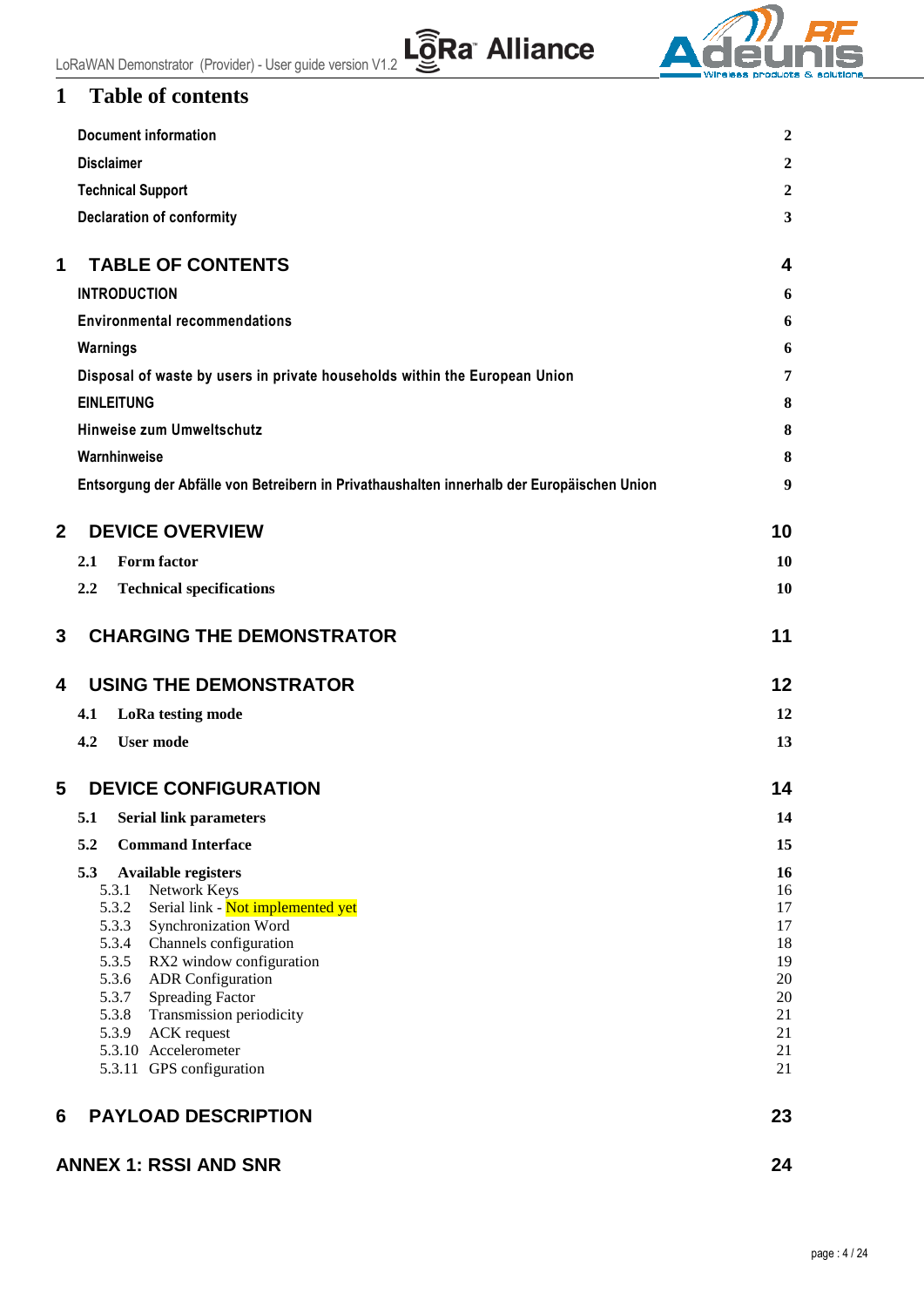



| <u> a chang and the community of the community of the community of the community of the community of the community of the community of the community of the community of the community of the community of the community of the </u> |  |
|--------------------------------------------------------------------------------------------------------------------------------------------------------------------------------------------------------------------------------------|--|
|                                                                                                                                                                                                                                      |  |
|                                                                                                                                                                                                                                      |  |
|                                                                                                                                                                                                                                      |  |
|                                                                                                                                                                                                                                      |  |
|                                                                                                                                                                                                                                      |  |
|                                                                                                                                                                                                                                      |  |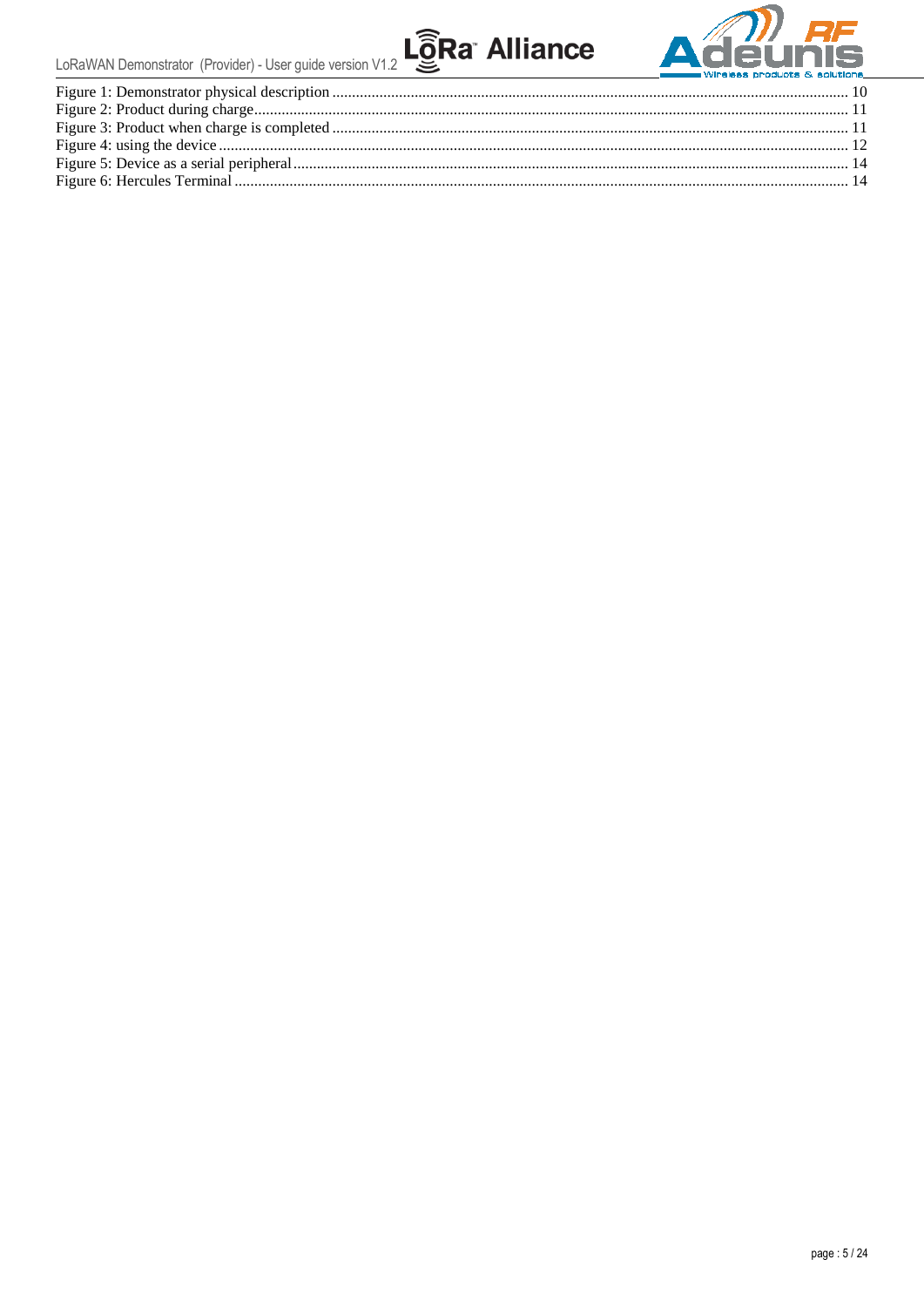

# <span id="page-5-0"></span>**INTRODUCTION**

All rights to this manual are the exclusive property of ADEUNIS RF. All rights reserved. Copying this manual (without written permission from the owner) via printing, copying, recording or by any other means, translating this manual (in full or partially) into any other language, including all programming languages, using any electrical, mechanical, magnetic or optical devices, manually or any by other methods, is prohibited.

ADEUNIS RF reserves the right to change the technical specifications or functions of its products, or to cease manufacturing any of its products, or to cease technical support for one of its products without notice in writing and urges its customers to make sure that the information they have is valid.

ADEUNIS RF configuration software and programs are available free of charge in a non-modifiable version. ADEUNIS RF can make no guarantees, including guarantees concerning suitability and applicability for a certain type of application. Under no circumstances can the manufacturer, or the distributor of an ADEUNIS RF program, be held liable for any damage caused by the use of the aforesaid program. Program names, as well as all copyright relating to programs, are the exclusive property of ADEUNIS RF. Any transfer, granting of licences to a third party, leasing, hire, transport, copying, editing, translation, modification into another programming language or reverse engineering are prohibited without ADEUNIS RF's prior written authorisation and consent.

ADEUNIS RF 283, rue Louis Néel 38920 Crolles France

Telephone +33 (0)4 76 92 07 77 Fax +33 (0)4 76 08 97 46

# <span id="page-5-1"></span>**Environmental recommendations**

All superfluous packaging materials have been eliminated. We have done everything possible to make it easy to separate the packaging into three types of materials: cardboard (box), expanded polystyrene (filler material) and polyethylene (packets, foam protective sheets). Your device is composed of materials that can be recycled and reused if it is dismantled by a specialist company. Please observe local regulations concerning the manner in which waste packaging material, used batteries and your obsolete equipment are disposed of.

# <span id="page-5-2"></span>**Warnings**

The safety of this product is only guaranteed when it is used in accordance with its purpose. Maintenance should only be carried out by qualified persons.

Please note, do not install the equipment close to a heat source or in damp conditions.



Please note: for your own safety, you must ensure that the equipment is switched off before carrying out any work on it.

Please note: For your safety, the power supply circuit must be SELV (Safety Extra Low Voltage) and must be a limited power sources.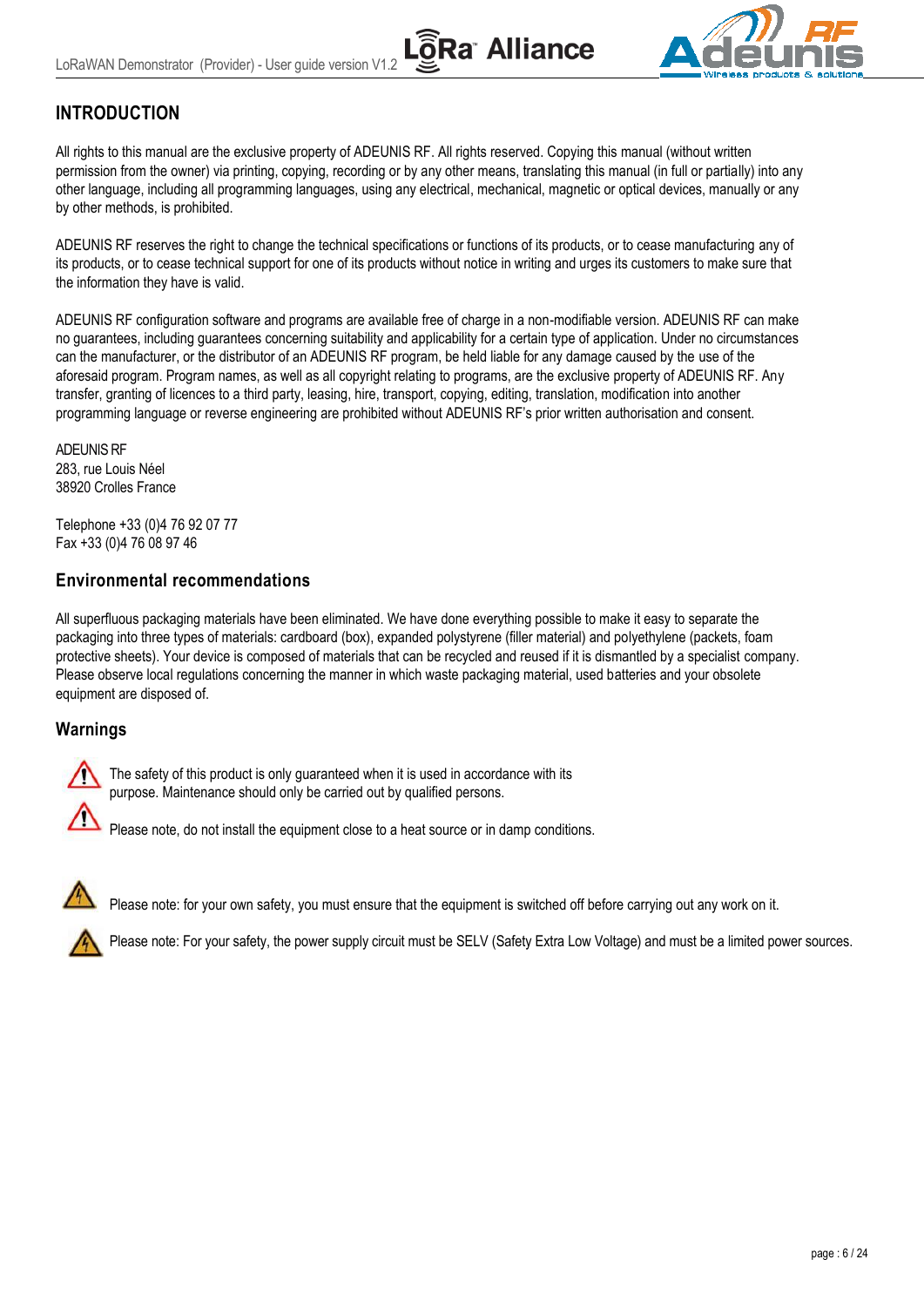

# **Recommendations regarding use**

- Before using the system, check that the power supply voltage shown in the user manual corresponds to your supply. If it doesn't, please consult your supplier.
- Place the device against a flat, firm and stable surface.
- The device must be installed in a location that is sufficiently ventilated so that there is no risk of internal heating and it must not be covered with objects such as newspapers, cloths, curtains, etc.

**Ra Alliance** 

- The device's aerial must be free and at least 10 cm away from any conducting material.
- The device must never be exposed to heat sources such as heating equipment.
- Do not place the device close to objects with naked flames such as lit candles, blowtorches, etc.
- The device must not be exposed to aggressive chemical agents or solvents likely to damage the plastic or corrode the metal parts.
- Install your device close to its DC power supply.

### <span id="page-6-0"></span>**Disposal of waste by users in private households within the European Union**



This symbol on the product or on its packaging indicates that this product must not be disposed off with your other household waste. Instead, it is your responsibility to dispose of your waste by taking it to a collection point designated for the recycling of electrical and electronic appliances. Separate collection and recycling of your waste

at the time of disposal will contribute to conserving natural resources and guarantee recycling that respects the environment and human health. For further information concerning your nearest recycling centre, please contact your nearest local authority/town hall offices, your household waste collection company or the shop where you bought the product.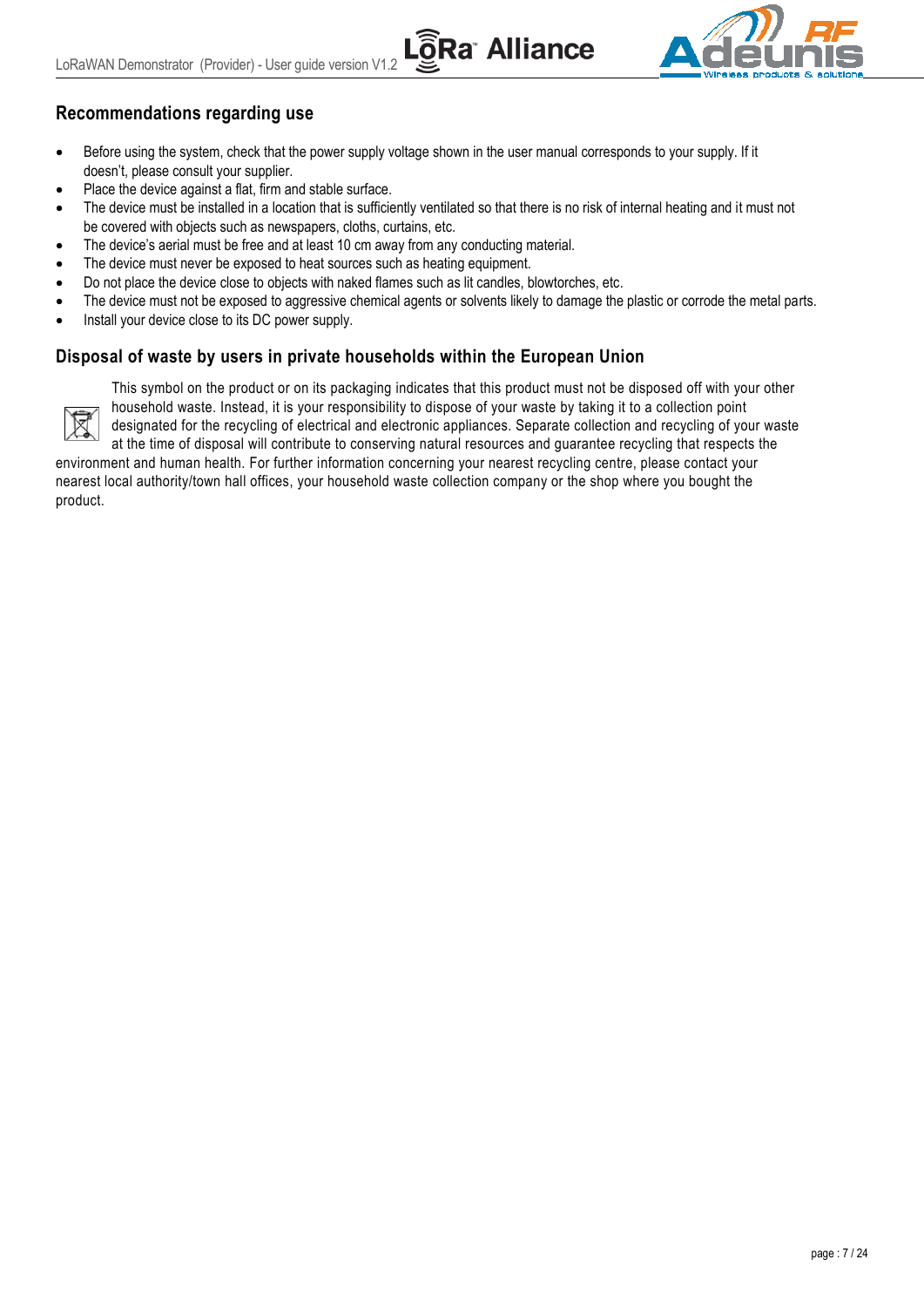



# <span id="page-7-0"></span>**EINLEITUNG**

Alle Rechte an diesem Handbuch sind das alleinige Eigentum der ADEUNIS RF. Alle Rechte sind vorbehalten. Jede (ohne die schriftliche Genehmigung des Eigentümers erfolgende) Wiedergabe dieses Handbuches durch Druck, Kopie, Aufzeichnung oder jedwedes andere Mittel sowie die (vollständige oder teilweise) Übersetzung in jede andere Sprache einschließlich aller Programmiersprachen durch Verwendung welcher elektrischer, mechanischer, magnetischer, optischer, manueller Vorrichtungen oder anderen Methoden auch immer, sind verboten.

Die ADEUNIS RF behält sich das Recht vor, ohne irgendeine schriftliche Mitteilung die technischen Spezifikationen oder die Funktionen ihrer Produkte zu verändern, bzw. die Herstellung eines ihrer Produkte einzustellen oder den technischen Support für eines ihrer Produkte auszusetzen und bittet ihre Kunden inständig sich zu vergewissern, dass die ihnen zur Verfügung stehenden Informationen zutreffend sind.

Die Konfigurations- und Programmsoftware der ADEUNIS RF steht kostenlos in einer Version zur Verfügung, die nicht verändert werden kann. Die ADEUNIS RF kann keinerlei Garantie und auch keine Garantie zur Eignung und Anwendbarkeit für eine Applikation bestimmten Typs gewähren. Der Hersteller oder der Verkäufer eines Programms der ADEUNIS RF kann in keinem Fall für irgendwelche Schäden haftbar gemacht werden, die durch die Anwendung des besagten Programms gegebenenfalls verursacht werden könnten. Die Bezeichnungen der Programme sowie alle Urheberrechte zu den Programmen sind das alleinige Eigentum der ADEUNIS RF. Jede Übertragung, Gewährung von Lizenzen an einen Dritten, Leasingvergabe, Vermietung, Übereignung, Kopie, Übersetzung, Modifizierung in eine andere Programmiersprache oder durch ein Reverse Engineering ist ohne die schriftliche Genehmigung und ohne das Einverständnis der ADEUNIS RF verboten.

ADEUNIS RF 283, rue Louis Néel 38920 Crolles France

Tel +33 (0)4 76 92 07 77 Fax +33 (0)4 76 08 97 46

#### <span id="page-7-1"></span>**Hinweise zum Umweltschutz**

Alle überflüssigen Verpackungsmaterialien wurden vermieden. Wir haben auch alles getan, was uns möglich ist, damit die Verpackung ohne Weiteres in drei Typen von Werkstoffen getrennt werden kann : Karton (die Schachtel), geschäumtes Polystyrol (Dämmmaterial) und Polyäthylen (Beutel, Schaumfolie zum Schutz). Ihr Gerät besteht aus Werkstoffen, die recycelt und weiterverwendet werden können, wenn es von einem darauf spezialisierten Unternehmen demontiert wird. Beachten Sie bitte die jeweils geltenden örtlichen Vorschriften zur Entsorgung der Verpackungsmaterialien, der verbrauchten Batterien und Ihres ausgemusterten Gerätes.

### <span id="page-7-2"></span>**Warnhinweise**

Gültig für die Relaisempfänger mit den Artikelnummern :





Die durch dieses Produkt gewährte Sicherheit kann nur bei einer Anwendung entsprechend dem vorgesehenen Einsatzzweck gewährleistet werden.

Achtung ! Zu Ihrer eigenen Sicherheit ist es unerlässlich, das Gerät vor jedem technischen Eingriff spannungsfrei zu schalten.

Achtung ! Zu Ihrer eigenen Sicherheit die Stromversorgung Schaltung muss SELV (Safety Extra Low Voltage) sein und muss der begrenzten Stromquellen sein.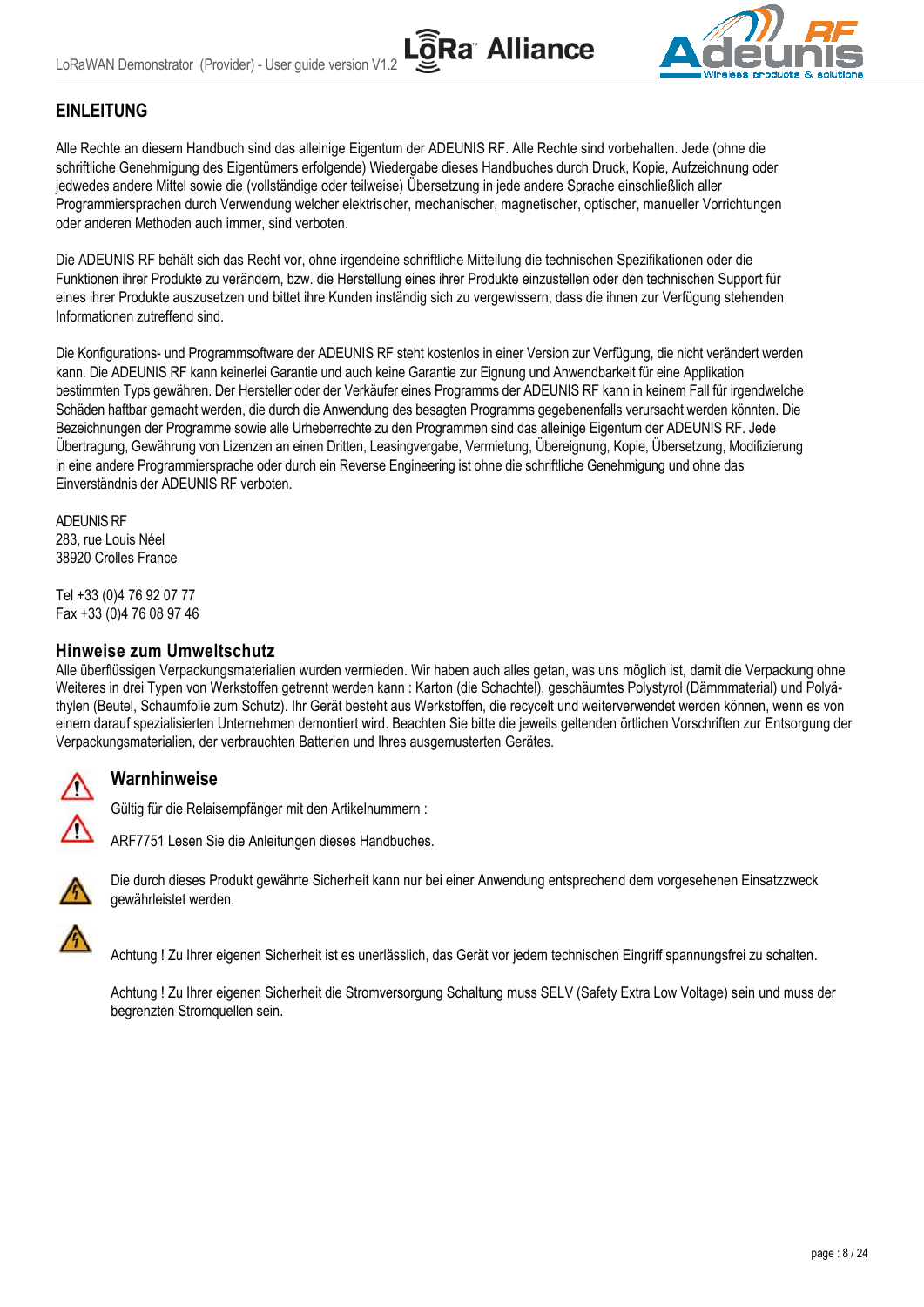

# **Empfehlungen für den Einsatz**

 Vor dem Einsatz des Systems müssen Sie überprüfen, dass die in der Bedienungsanleitung angegebene Anschlussspannung den Werten Ihrer Stromversorgung entspricht. Anderenfalls wenden Sie sich bitte an Ihren Lieferanten.

**Ra** Alliance

- Stellen Sie das Gerät auf einer ebenen, festen und stabilen Fläche auf.
- Um jede Gefahr einer inneren Erwärmung des Gerätes zu vermeiden, ist dieses an einem gut belüfteten Ort aufzustellen und darauf zu achten, dass keine Gegenstände wie Zeitschriften, Matten, Vorhänge u. a. darauf abgelegt werden.
- Die Antenne des Gerätes muss frei liegen und von jeglichen leitenden Werkstoffen mindestens 10 cm entfernt sein.
- Das Gerät darf niemals der Einwirkung von Wärmequellen oder Heizgeräten ausgesetzt sein.
- Das Gerät darf sich niemals in der Nähe von Gegenständen mit offener Flamme befinden, wie brennenden Kerzen, Schweißbrennern usw.
- Das Gerät darf niemals der Einwirkung von aggressiven Chemikalien oder Lösemittel ausgesetzt werden, die geeignet sein könnten, den Kunststoff zu beschädigen oder die Metallteile zu korrodieren.
- Stellen Sie Ihr Gerät in der Nähe der Quelle seiner Spannungsversorgung DC auf.



# <span id="page-8-0"></span>**Entsorgung der Abfälle von Betreibern in Privathaushalten innerhalb der Europäischen Union**

Dieses Symbol auf dem Produkt oder auf seiner Verpackung weist darauf hin, dass dieses Produkt nicht gemeinsam mit Ihrem anderen Haushaltsmüll entsorgt werden darf. Stattdessen haben Sie dafür Sorge zu tragen, Ihre Abfälle bei einer Erfassungsstelle zu entsorgen, die auf das Recycling elektrischer und elektronischer Geräte spezialisiert ist. Die gesonderte Erfassung und das Recycling ihrer Abfälle bei der Entsorgung tragen dazu bei, die natürlichen Ressourcen zu bewahren und ein Recycling zu gewährleisten, das dem Schutz der Umwelt und der menschlichen Gesundheit dient. Für weitere Informationen zu der Ihrer Wohnung am nächsten gelegene Recyclingstelle wenden Sie sich bitte an die örtliche Gemeindeverwaltung, an die zuständige Dienststelle für die Müllabfuhr oder an das Geschäft, in dem sie das Gerät gekauft haben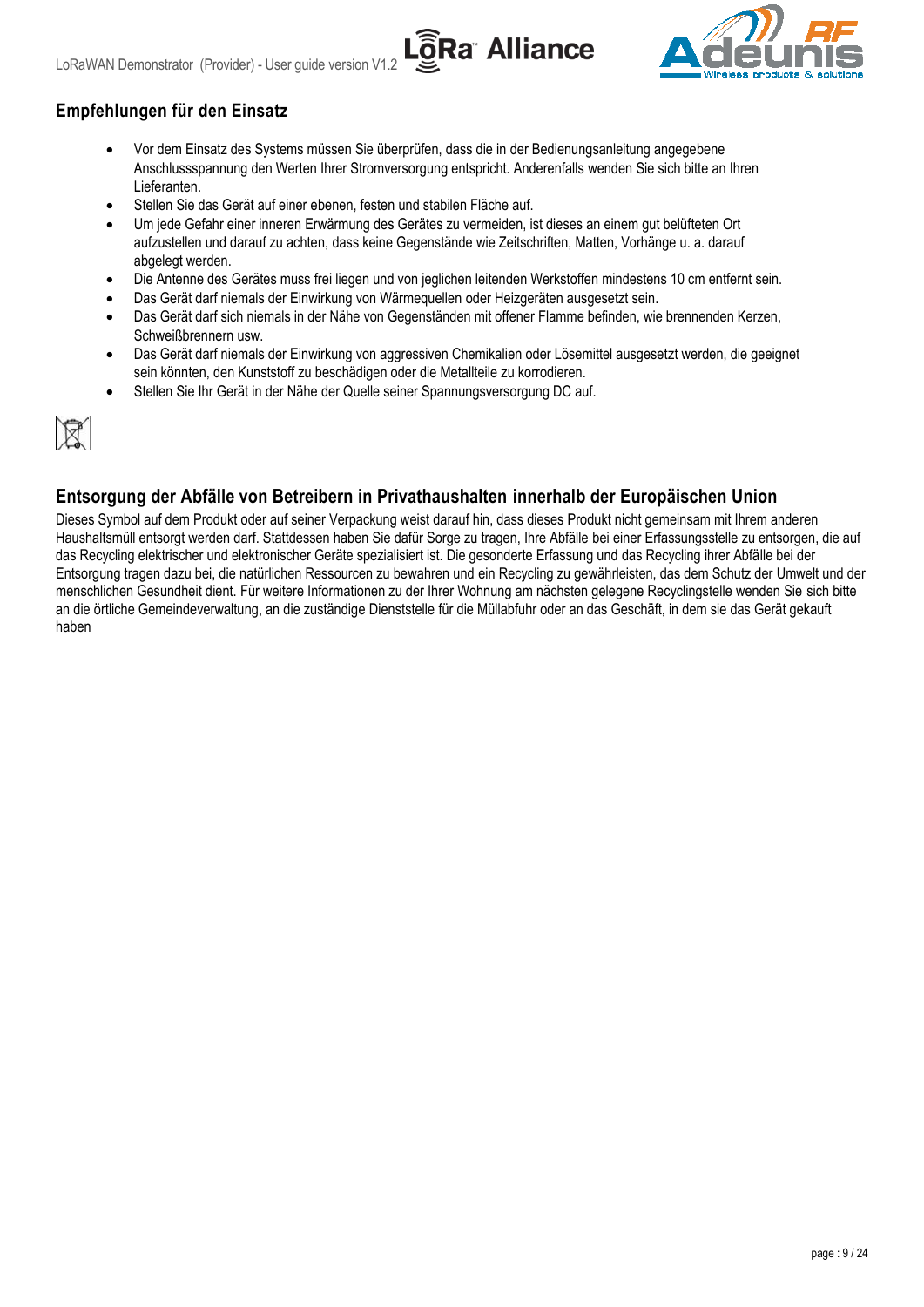



# <span id="page-9-0"></span>**2 Device overview**

The LoRaWAN demonstrator by Adeunis RF is a LoRaWAN CLASS A v1.0 compliant device. It is NOT a point to point device and cannot be operated in such a way. It is meant to be paired to an operated network.

### <span id="page-9-1"></span>**2.1 Form factor**

The device takes the shape of a remote control with embedded GPS, accelerometer and temperature sensor.



#### <span id="page-9-3"></span><span id="page-9-2"></span>**2.2 Technical specifications**

| <b>Technical specifications</b> |                                          |
|---------------------------------|------------------------------------------|
| Communication                   | LoRaWAN protocol & LoRa Modulation       |
| Module configuration            | Through AT commands                      |
| Radio data rate                 | Variable (SF12 - 183 bps to FSK 50 kbps) |
| UART configuration              | 115.2 kbps/N/8/1                         |
| UART port                       | Available through USB connector          |
| Frequency channels              | ISM band 863-870MHz                      |
| RF output power                 | 14dBm (25mW)                             |
| Sensitivity                     | down to -140 dBm in SF12/CR4             |
| Operating range (open space)    | Up to 15km                               |
| Operating temperature           | $-40^{\circ}$ C / $+85^{\circ}$ C        |
| <b>Dimensions</b>               | 180 x 61 x 19 mm                         |
| Standard compliance             | EN 300-220, EN 301-489, EN 60950         |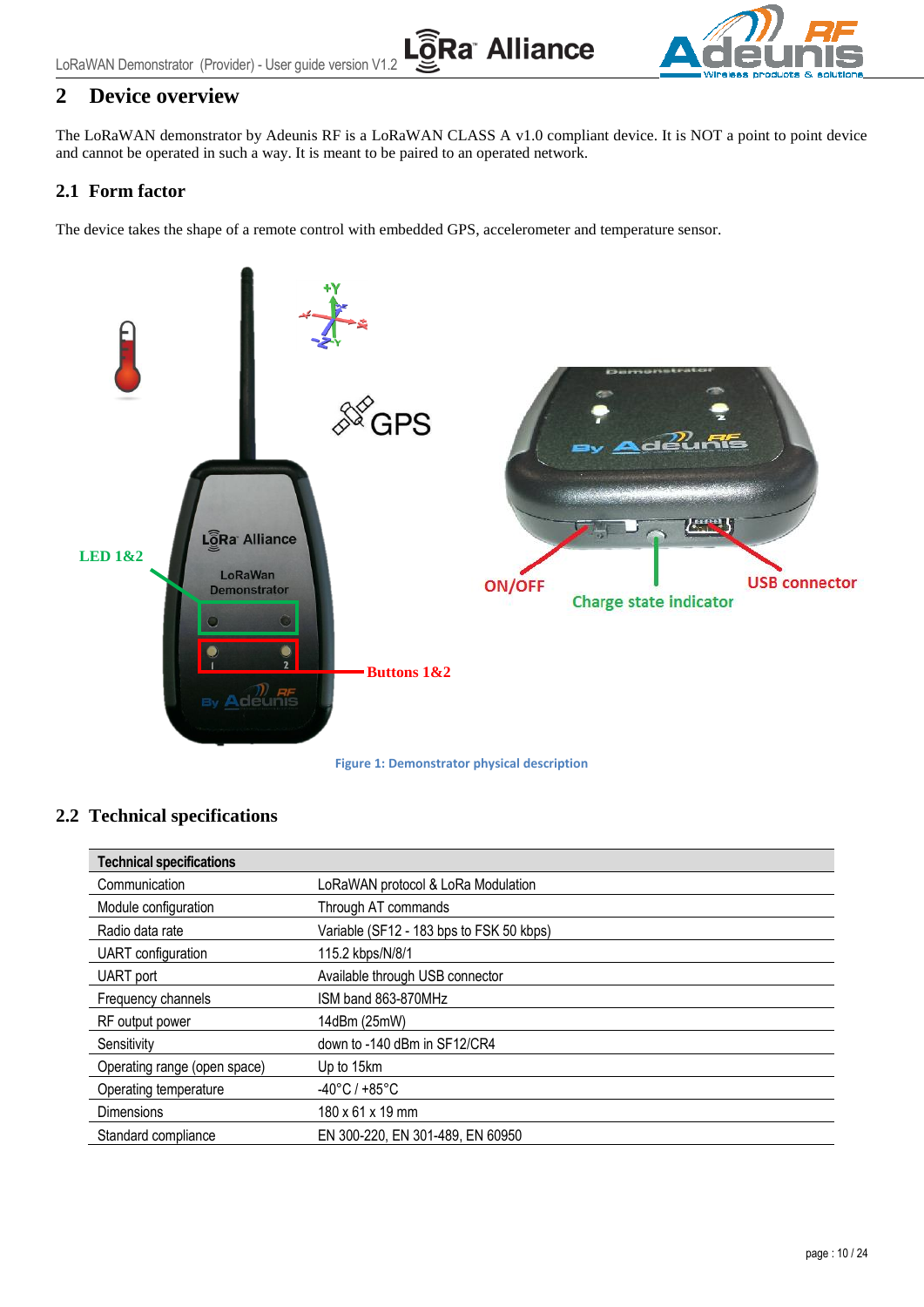LoRaWAN Demonstrator (Provider) - User guide version V1.2





# <span id="page-10-0"></span>**3 Charging the demonstrator**

The product contains a rechargeable battery. Upon connecting it to a computer via a mini-USB cable, it will automatically begin charging; even if the ON/OFF switch is on the OFF position (this behavior is similar to the one of mobile phones). The product can still be used while it's charging.

During the charging process, the charge state indicator is steady **red**. When charging is completed, the charge state indicator becomes steady **green.**



<span id="page-10-2"></span>

**Figure 2: Product during charge Figure 3: Product when charge is completed**

<span id="page-10-1"></span>If the battery is completely discharged, **it will need 8 hours** of charging time to get back to full charge.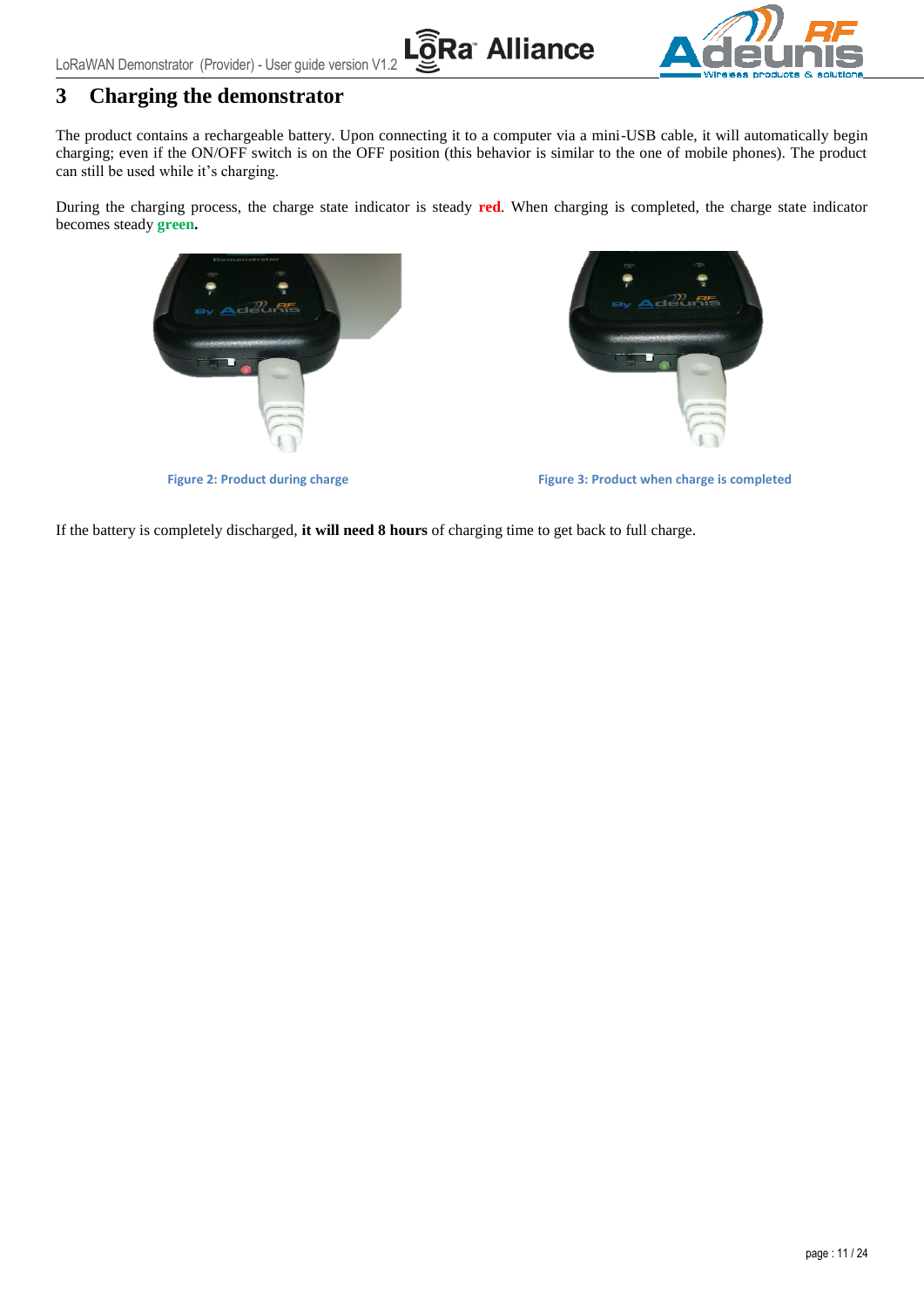



# <span id="page-11-0"></span>**4 Using the demonstrator**

The demonstrator is pre-configured at factory with the following settings and is ready to use:

| Parameter                                  | Configuration                                   |  |
|--------------------------------------------|-------------------------------------------------|--|
| Activation mode                            | (operator defined)                              |  |
| NWK-SKEY                                   | (operator defined)                              |  |
| (operator defined)<br>APP-SKEY             |                                                 |  |
| Device Address                             | (operator defined)                              |  |
| Accelerometer / T°C sensor / BTN 1 / BTN 2 | Activated / Activated / Activated / Deactivated |  |
| <b>GPS</b>                                 | Activated / Permanent mode / no reset           |  |
| Channel 02                                 | (LoRaWAN defined)                               |  |
| Channel 36                                 | (operator defined)                              |  |
| RX2 Configuration                          | (operator defined)                              |  |
| TX periodicity                             | 20s                                             |  |
| ACK Mode                                   | unconfirmed                                     |  |

First, power-up the device by sliding the ON-OFF switch to the right:



**Figure 4: using the device**

#### <span id="page-11-2"></span><span id="page-11-1"></span>**4.1 LoRa testing mode**

Access to the LoRa testing mode is reserved to the ROOT level of authorization. This level can be reached by using the command ATT63 ROOT. Refer to chapter [5.2](#page-14-0) for details of the command.

The device must be place in command mode.using the \FF\FF\FF\FF+++ sequence. After setting the authorization level to ROOT, the following test mode are available:

- ATT82 : Start the LoRaWan stack onto the device. The device will perform a Personalization or an OTAA phase depending on register settings. This command is mandatory before using other test command.
- ATT83 : This command generates a LinkCheckRequest MAC command to the serveur.
- ATT84 : This command is used to schedule "unconfirmed" messages. Uplink messages are sent continuously until an <ESC> char is received from the terminal to exit this test mode
- ATT85 : This command is used to schedule "confirmed" messages. Uplink messages are sent continuously until an <ESC> char is received from the terminal to exit this test mode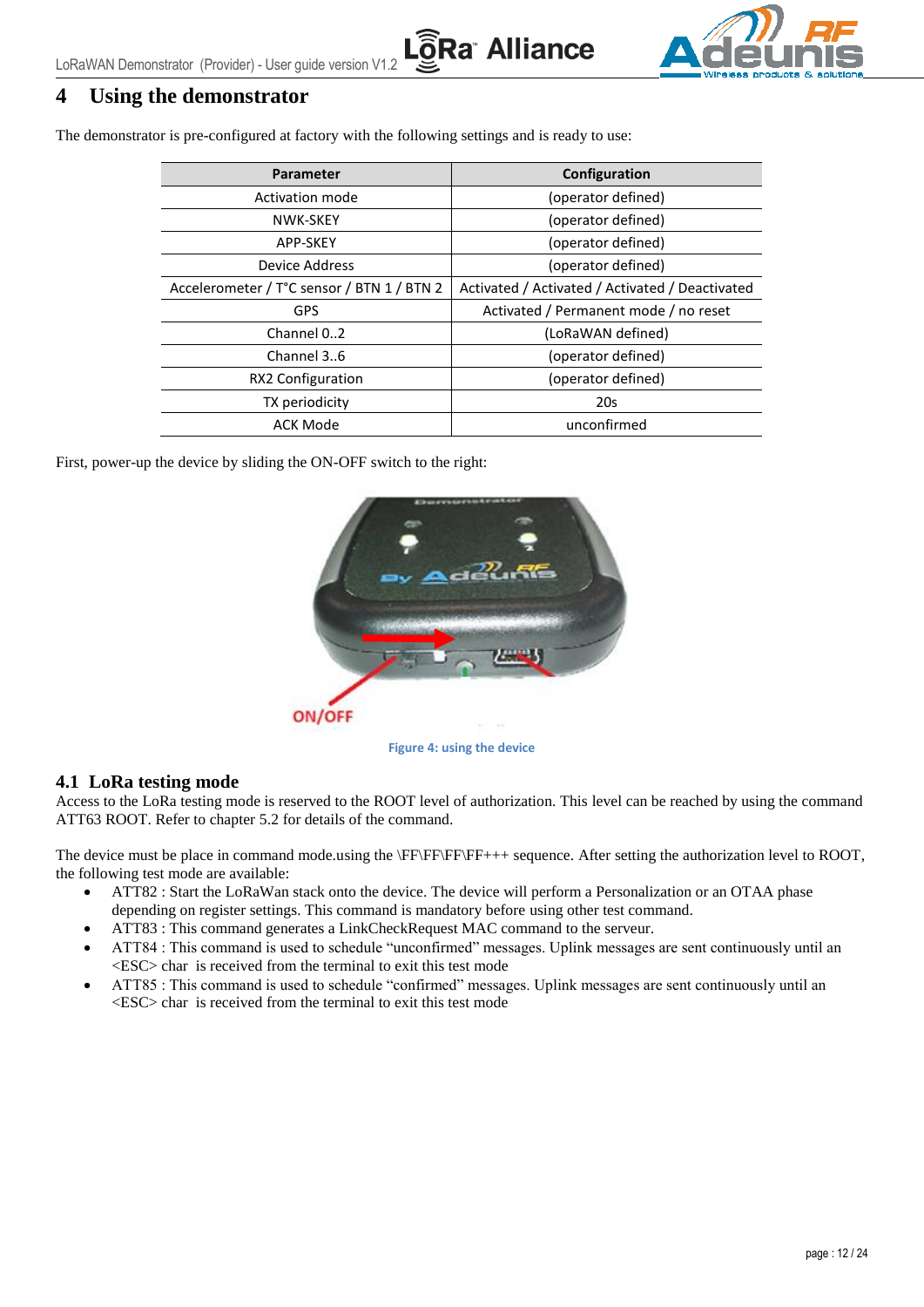



#### <span id="page-12-0"></span>**4.2 User mode**

At powerup the device will immediately start operating and the LEDs will start blinking. During normal operation the device will transmit LoRa frames periodically (every 20s by default), but the user can also trigger a transmission manually by pressing button 1 (BTN1) or by shaking the device and triggering its accelerometer. If a GPS coordinate is available, it is included in the payload.

The following table describes the LEDs operation:

| <b>Phase description</b>                                                                 | LED <sub>1</sub>                     | LED <sub>2</sub>                                                 |
|------------------------------------------------------------------------------------------|--------------------------------------|------------------------------------------------------------------|
| Startup:<br>In personalization mode, the device<br>checks if a device address is present | Steady Red & Green                   |                                                                  |
| In OTAA mode, the devices waits for the<br>network to provide the necessary keys         |                                      | Dedicated to GPS Operation                                       |
| The Device address was found / The<br>keys were received                                 | Green for 3s then turn off           | Blink Red = GPS not synchronized                                 |
| Execution of a LoRa cycle                                                                | Steady Red                           | Blink Green = GPS synchronized<br>OFF = GPS OFF or in sleep mode |
| At the end of a LoRa cycle, an answer<br>was received                                    | Blinks green 5 times, then turns off |                                                                  |
| At the end of a LoRa cycle, no answer<br>was received                                    | Turns off                            |                                                                  |
| Between two LoRa cycles                                                                  | Off                                  |                                                                  |

The LoRa frames transmitted to the network will be available to the user through the operator's back-end.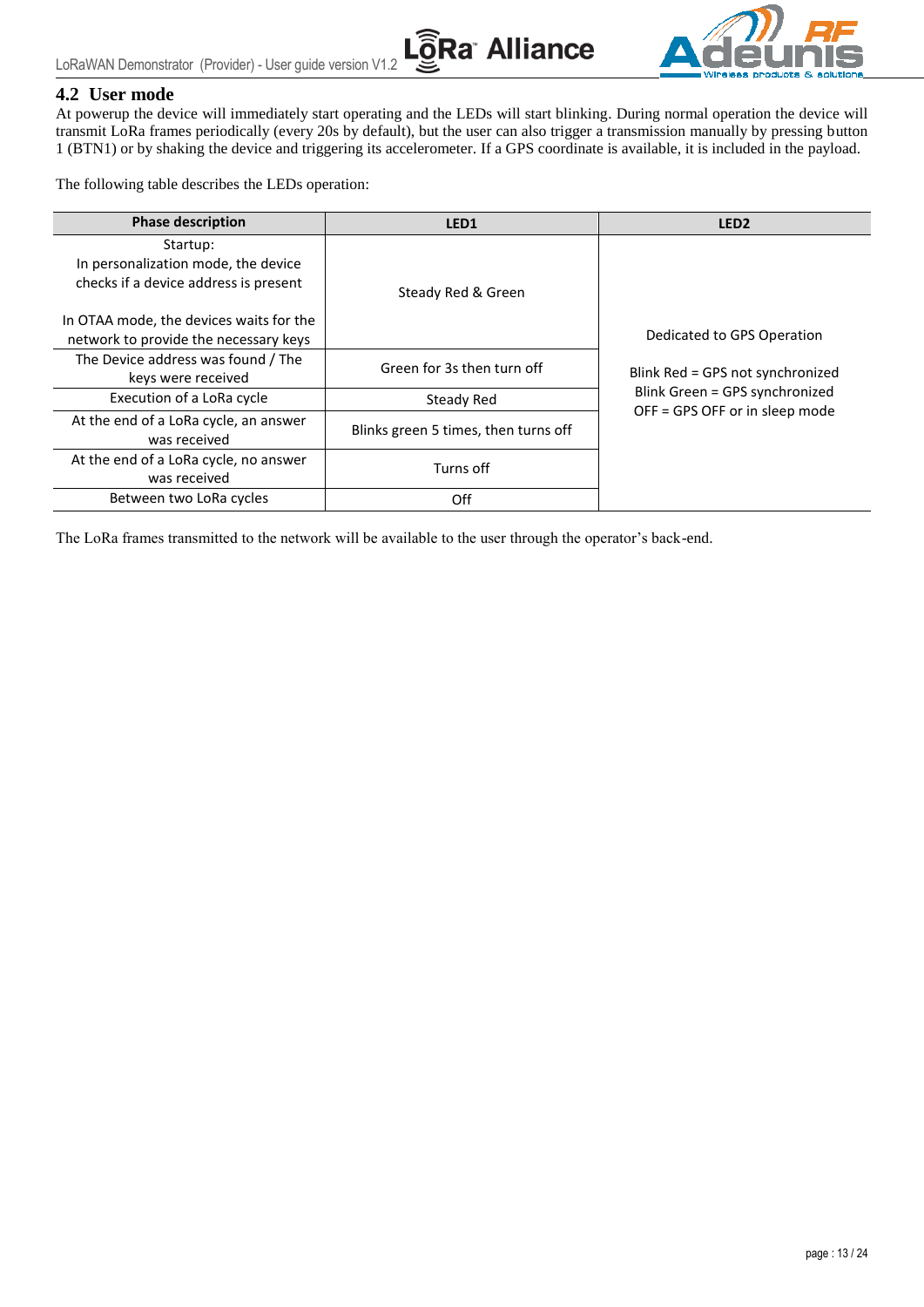

# <span id="page-13-0"></span>**5 Device configuration**

The device's configuration can be changed from a PC. In order to do so, the device should be turned ON and connected to a PC via its USB port and a mini-USB cable. The device will be recognized as a serial peripheral (creation of a virtual serial COM port).

la Alliance

#### <span id="page-13-1"></span>**5.1 Serial link parameters**

| Parameter   | <b>Value</b> |  |
|-------------|--------------|--|
| Speed       | 115200 bps   |  |
| Parity      | None         |  |
| <b>Bits</b> | 8            |  |
| Stop bit    |              |  |

When plugged to a PC, the device should be recognized as a serial peripheral:

| $\frac{1}{2}$ YRN-PC-0114                                            |
|----------------------------------------------------------------------|
| <b>Batteries</b>                                                     |
| Cartes graphiques                                                    |
| Cartes réseau                                                        |
| Claviers                                                             |
| Contrôleurs audio, vidéo et jeu                                      |
| - U Contrôleurs de bus USB                                           |
| Contrôleurs IDE ATA/ATAPI                                            |
| ⊳ <sub>n</sub> es Lecteurs de disque                                 |
| Lecteurs de DVD/CD-ROM                                               |
| <b>Moniteurs</b>                                                     |
| <b>I</b> Ordinateur                                                  |
| Périphérique d'acquisition d'images                                  |
| $\triangleright$ $\frac{1}{2}$ Périphériques d'interface utilisateur |
| <b>I</b> Périphériques système                                       |
| 『『Ports (COM et LPT)                                                 |
| Communications Port (COM19)                                          |
| <b>Processeurs</b>                                                   |
| ▷ · / Souris et autres périphériques de pointage                     |
| <b>Virtualisation USB</b>                                            |
| Figure 5: Device as a serial peripheral                              |

<span id="page-13-2"></span>The serial driver is available on ADEUNIS RF Website as "USB\_DONGLE\_DRIVER\_WMBUS"

The product can then be configured via a Terminal such as Hercules:

| Hercules SETUP utility by HW-group.com                                             | $\Sigma$<br>▣<br>$\Box$                                                                                                                                                                                                                             |
|------------------------------------------------------------------------------------|-----------------------------------------------------------------------------------------------------------------------------------------------------------------------------------------------------------------------------------------------------|
| UDP Setup Serial<br>  TCP Client   TCP Server   UDP   Test Mode   About            |                                                                                                                                                                                                                                                     |
| Received/Sent data                                                                 | Serial                                                                                                                                                                                                                                              |
| Serial port COM19 opened                                                           | Name<br>COM19<br>$\mathbf{w}$<br>Baud<br>115200<br>$\mathcal{L}_{\mathcal{F}}$<br>Data size<br>8<br>$\mathcal{L}_{\mathcal{F}}$<br>Parity<br>$\overline{\nabla}$<br>none<br>Handshake<br>OFF<br>$\overline{\nabla}$<br>Mode<br>Free<br>$\mathbf{v}$ |
| Modem lines<br><b>O</b> RI <b>O</b> DSR <b>O</b> CTS  □ DTR  □ RTS<br>$\bullet$ cd | X Close<br>HWg FW update                                                                                                                                                                                                                            |

<span id="page-13-3"></span>**Figure 6: Hercules Terminal**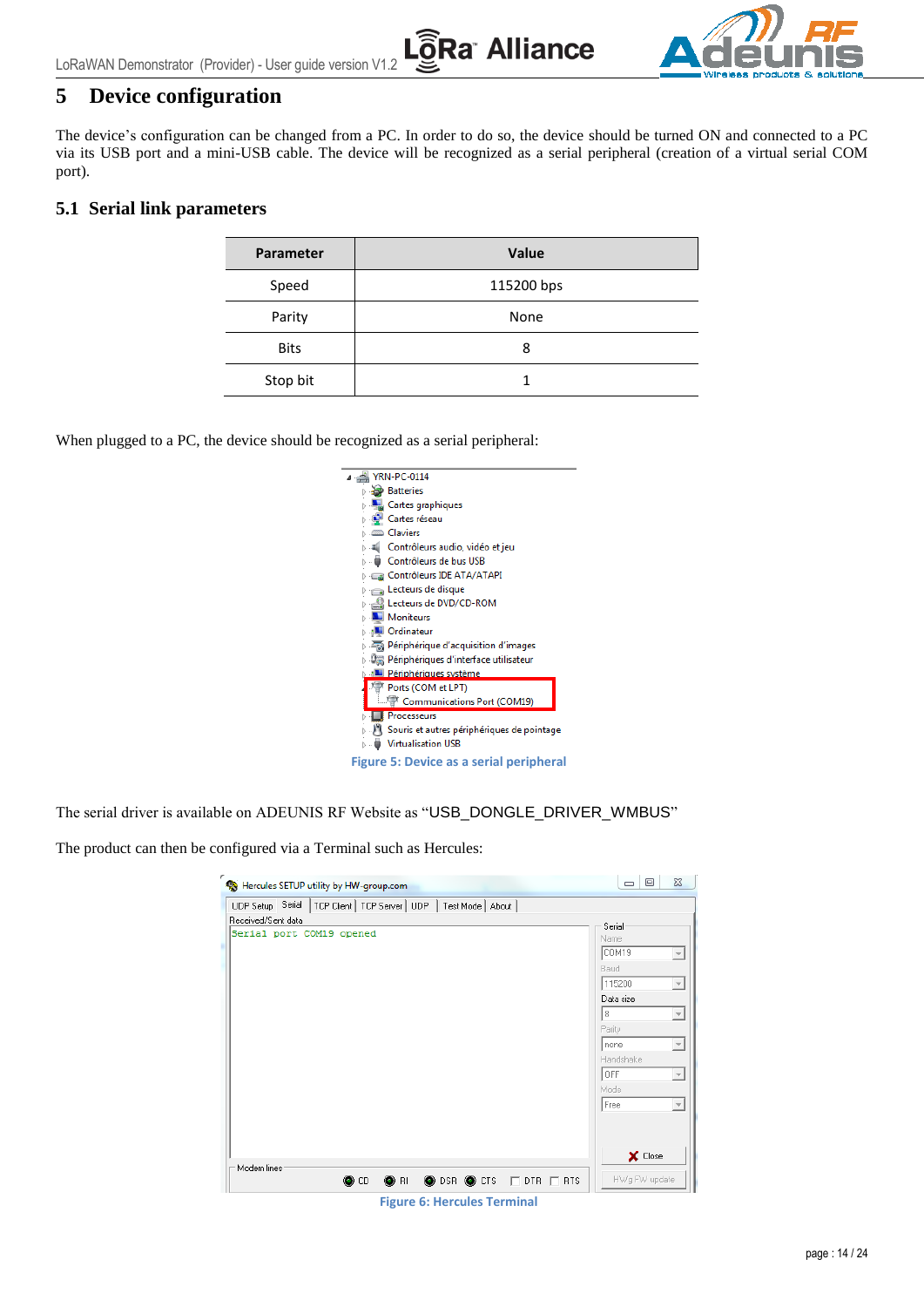**Ra Alliance** 



#### <span id="page-14-0"></span>**5.2 Command Interface**

All commands are written in ASCII

Commands can be used once the device has been placed in command mode. The commands are based on AT commands format and are structures as follows:

- Starts with 2 ASCII characters "AT"
- Followed by 1 or more ASCII characters depending on the command
- $\bullet$  Ends by <CR> or <CR><LF>

After receiving a command, the device will emit the following response:

- ASCII character "O" if the command is accepted
- ASCII character "E" if the command is rejected
- $\bullet$  Ends by <CR><LF>

The following commands are available:

| Command                                                 | <b>Description</b>                             | Reply example                                                                    |
|---------------------------------------------------------|------------------------------------------------|----------------------------------------------------------------------------------|
| \FF\FF\FF\FF+++                                         | Entry in command mode                          | «CM» <cr><lf></lf></cr>                                                          |
| AT/V                                                    | Displays the firmware version                  | «LORA-DEMO _v1.0» <cr><lf></lf></cr>                                             |
| ATS < n > ?                                             | Returns content of register <n></n>            | S <n>=<y><cr>&gt;<lf> with <y> as the<br/>register content</y></lf></cr></y></n> |
| $ATSnn=$                                                | Assign value <m> to register <n></n></m>       | «O» <cr><lf> if Ok, «E»<cr><lf> if<br/>error</lf></cr></lf></cr>                 |
| <b>ATR</b>                                              | Reset device configuration to factory settings | «O» <cr><lf></lf></cr>                                                           |
| AT&W                                                    | Save the new configuration                     | «O» <cr><lf></lf></cr>                                                           |
| AT&RST                                                  | Reset                                          | «O» <cr><lf></lf></cr>                                                           |
| ATO                                                     | Exit command mode                              | «O» <cr><lf></lf></cr>                                                           |
| ATT63 PROVIDER                                          | PROVIDER password, unlocks some registers      | «O» <cr><lf></lf></cr>                                                           |
| ATT63 ROOT<br>PROVIDER password, unlocks LoRa test mode |                                                | «O» <cr><lf></lf></cr>                                                           |

**After modifying a parameter, make sure to save the new configuration by issuing the AT&W command.**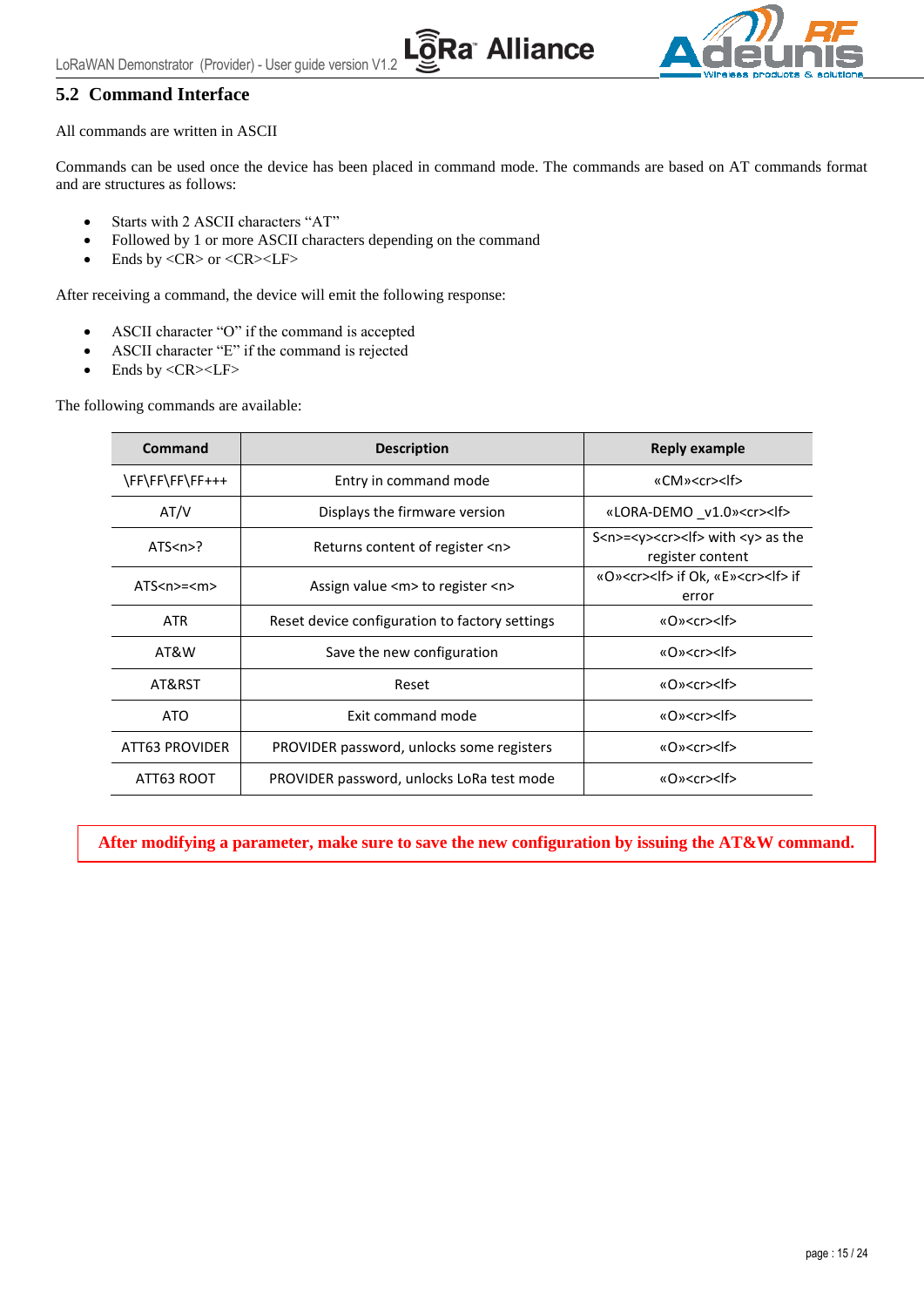

### <span id="page-15-0"></span>**5.3 Available registers**

#### <span id="page-15-1"></span>**5.3.1 Network Keys**

In order to access a LoRa Network, 6 different types of keys exist:

| <b>KEY</b>     | Who asks for it?            | Who provides it?                                  | What is it used for?                                                                                |
|----------------|-----------------------------|---------------------------------------------------|-----------------------------------------------------------------------------------------------------|
| APP-EUI        | OTAA: User<br>PERSO: unused | Operator                                          | Needed for joint request                                                                            |
| APP-KEY        | OTAA: User<br>PERSO: unused | Operator                                          | Needed for joint request                                                                            |
| DEV-EUI        | <b>ADEUNIS</b>              | <b>IEEE</b>                                       | Needed for Joint request<br>Unique device ID<br>(MAC address)                                       |
| NWK-SKEY       | OTAA: Device<br>PERSO: User | OTAA: Network<br>PERSO: Operator                  | Network Session key used for<br>encryption of MAC commands in<br>FRMPayload (if Fport=0)            |
| APP-SKEY       | OTAA: Device<br>PERSO: User | OTAA: Network<br>PERSO: User (arbitrarily chosen) | Application Session key used for<br>encryption of Applicative payload<br>in FRMPayload (if Fport≠0) |
| Device Address | OTAA: Device<br>PERSO: User | OTAA: Network<br>PERSO: Operator                  | Network address of device                                                                           |

There two different ways to enter a LoRa network: personalization (**PERSO**) and Over-the-air activation (**OTAA**). In either case the DEV-EUI, which is essentially a MAC address, is provided by the end-point manufacturer (in this case ADEUNIS).

#### **5.3.1.1 Personalization mode**

In personalization mode, the user has to **manually** enter the following keys in the device:

- NWK-SKEY
- APP-SKEY
- Device Address

#### **APP-EUI and APP-Key are unnecessary.**

After turning ON the product, LED1 will be turned steady Red and Green and will stay that way unless the device address is different from 0. If the address is different from 0, the demonstrator begins normal operation (provided that the other keys are correct).

#### **5.3.1.2 OTAA mode**

In OTAA mode, the user has to **manually** enter the following keys in the device:

- APP-EUI
- APP-KEY

After turning ON the product, LED1 will be turned steady Red and Green and will stay that way until the device recovers the NWK-SKEY and APP-SKEY wirelessly. These keys are **automatically provided/calculated by the network**. Once the keys are acquired, the device begins normal operation.

The newly acquired keys (NWK-SKEY and APP-SKEY) can be read from the corresponding registers if the product is placed in command mode.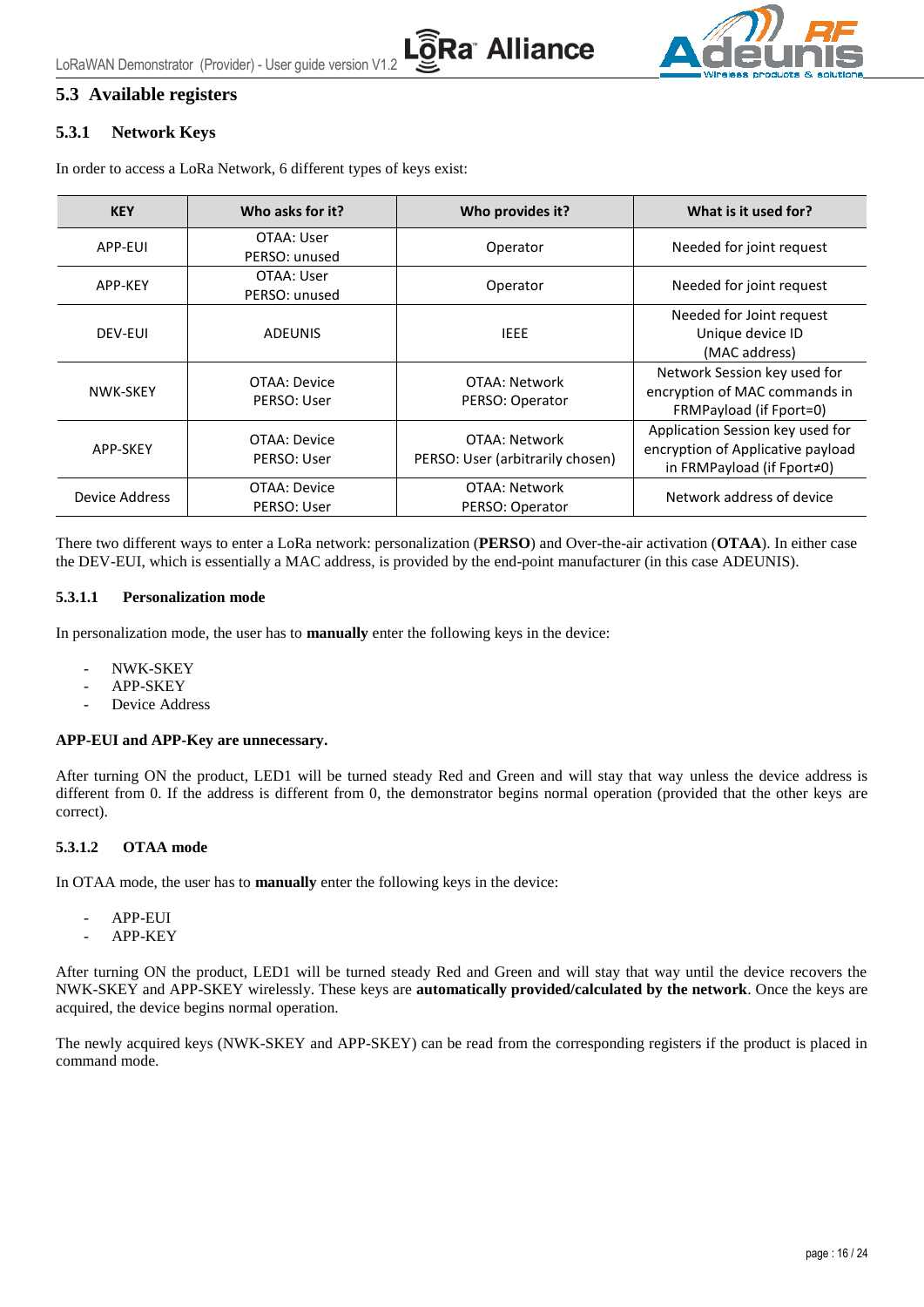



#### **5.3.1.3 Registers List**

#### **These registers are locked. In order to be unlocked, the following command must be sent: ATT63 PROVIDER<CR>**

The network keys are available through the following registers:

| <b>Register Number</b> | <b>Description</b>              | <b>Default Value</b> | Range / Values                      | <b>Comment</b> |
|------------------------|---------------------------------|----------------------|-------------------------------------|----------------|
| 214                    | LORA APP-EUI MSB                | $\pmb{0}$            |                                     |                |
| 215                    | <b>LORA APP-EUI LSB</b>         | $\mathbf 0$          |                                     |                |
| 216                    | LORA APP-KEY MSB                | 0                    |                                     |                |
| 217                    | LORA APP-KEY MID MSB            | $\pmb{0}$            |                                     |                |
| 218                    | LORA APP-KEY MID LSB            | $\pmb{0}$            |                                     |                |
| 219                    | LORA APP-KEY LSB                | $\pmb{0}$            |                                     |                |
| 221                    | <b>Activation Mode</b>          | $\pmb{0}$            | $0 =$ Personalization<br>$1 = OTAA$ |                |
| 222                    | LORA NWK_SKEY MSB               | $\pmb{0}$            |                                     |                |
| 223                    | LORA NWK_SKEY MID<br><b>MSB</b> | $\mathbf 0$          |                                     |                |
| 224                    | LORA NWK_SKEY MID<br><b>LSB</b> | $\pmb{0}$            |                                     |                |
| 225                    | LORA NWK_SKEY LSB               | 0                    |                                     |                |
| 226                    | LORA APP_SKEY MSB               | 0                    |                                     |                |
| 227                    | LORA APP_SKEY MID<br><b>MSB</b> | 0                    |                                     |                |
| 228                    | LORA APP_SKEY MID<br><b>LSB</b> | $\pmb{0}$            |                                     |                |
| 229                    | LORA APP_SKEY LSB               | 0                    |                                     |                |
| 281                    | <b>Device Address</b>           | $\pmb{0}$            |                                     |                |

#### <span id="page-16-0"></span>**5.3.2 Serial link - Not implemented yet**

Serial link parameters can be changed through the following registers:

| <b>Register Number</b> | <b>Description</b> | <b>Default Value</b> | Range (Min-Max) | <b>Comment</b> |
|------------------------|--------------------|----------------------|-----------------|----------------|
| 210                    | UART datarate      |                      | TBD             | 115.2kbps      |
| 211                    | UART byte size     |                      | TBD             | 8 bits         |
| 212                    | UART parity        |                      | TBD             | No parity      |

#### <span id="page-16-1"></span>**5.3.3 Synchronization Word**

#### **These registers are locked. In order to be unlocked, the following command must be sent: ATT63 PROVIDER<CR>**

The SYNC word can be changed through the following register:

| <b>Register Number</b> | <b>Description</b> | <b>Default Value</b> | Range / Values | Comment |
|------------------------|--------------------|----------------------|----------------|---------|
| 204                    | Svnc Word          | 0x34C194C1           |                |         |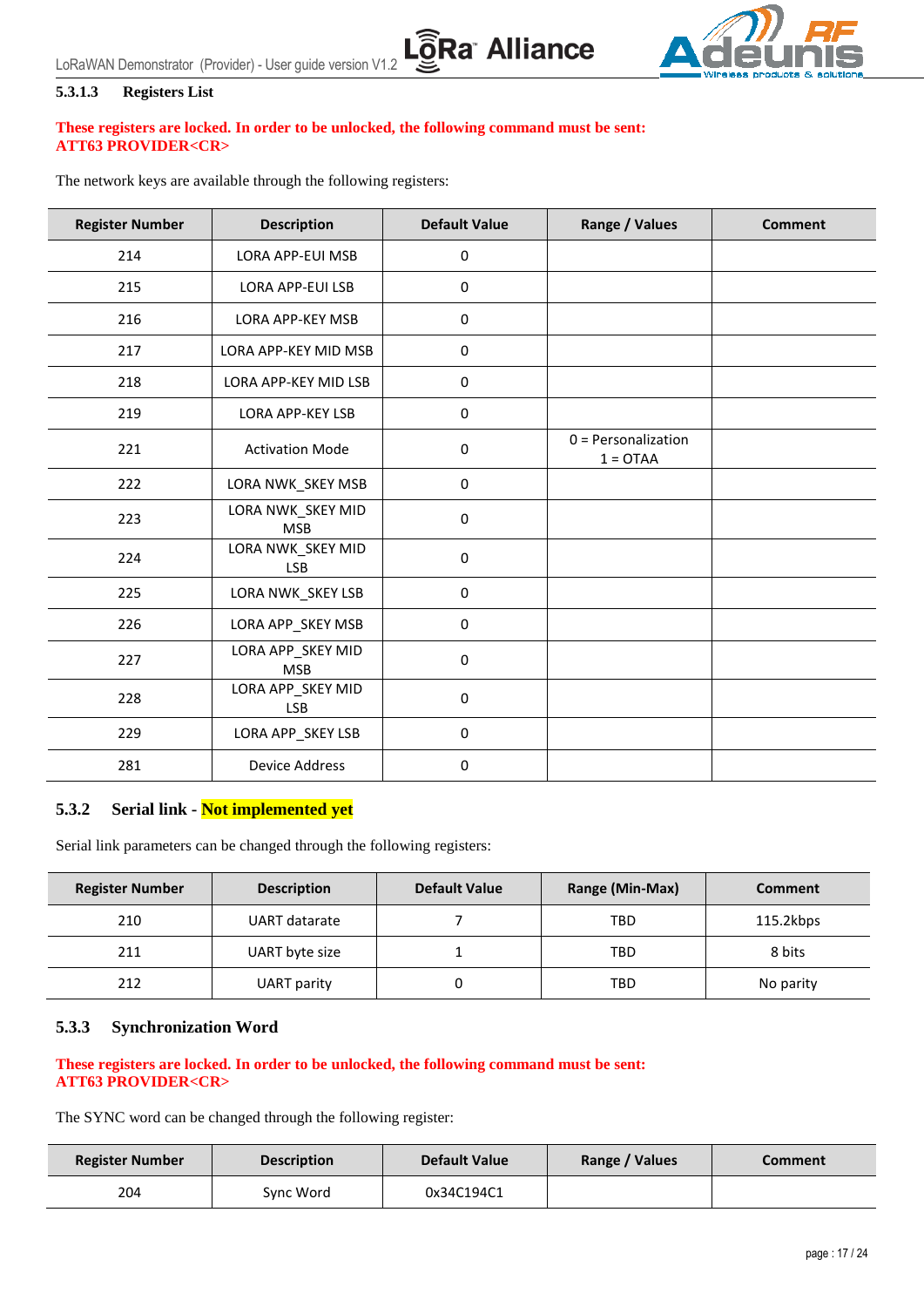

#### <span id="page-17-0"></span>**5.3.4 Channels configuration**

#### **These registers are locked. In order to be unlocked, the following command must be sent: ATT63 PROVIDER<CR>**

Seven different communication channels are available and configurable through the following registers:

| <b>Register Number</b> | <b>Description</b> | <b>Default Value</b> | Range / Values | <b>Comment</b>     |
|------------------------|--------------------|----------------------|----------------|--------------------|
| 250                    | Channel 0          |                      |                | Imposed by LoRaWAN |
| 251                    | Channel 1          |                      |                | Imposed by LoRaWAN |
| 252                    | Channel 2          |                      |                | Imposed by LoRaWAN |
| 253                    | Channel 3          | 0                    |                | User defined       |
| 254                    | Channel 4          | 0                    |                | User defined       |
| 255                    | Channel 5          | 0                    |                | User defined       |
| 256                    | Channel 6          | 0                    |                | User defined       |

**a Alliance** 

Those registers can contain 3 types of values:

| <b>Register value</b> | <b>Description</b>                                                                                                                                                                                    |
|-----------------------|-------------------------------------------------------------------------------------------------------------------------------------------------------------------------------------------------------|
| 0                     | Channel deactivated                                                                                                                                                                                   |
|                       | LoRaWAN default configuration                                                                                                                                                                         |
| Other                 | User defined, will be taken into account ONLY IF THERE IS NO CF LIST. If the device is configured in OTAA<br>and a CF list is transmitted by the network during OTAA, the CF list values will prevail |

By default, channels 0-2 use the LoRaWAN parameters and channels 3-6 are deactivated.

If a register contains other values than 0 or 1, those are custom values provided by the user. The information contained in the custom value is the channel frequency and authorized spreading factor range for ADR.

**If ADR (Adaptive Datarate) is activated,** t**he Spreading Factor actual value is automatically managed by the network; the user cannot enforce a specific value of SF. If ADR is deactivated, the SF value is the one contained in register S201.**

For custom configuration, a channel register contains 8 **ASCII** characters, coded as such:

| r¬ |                                                              | CJ | C4 | ີ | $\sim$ | ີ      | C0     |
|----|--------------------------------------------------------------|----|----|---|--------|--------|--------|
|    | Channel frequency in MHz x100 (Example: 868100 for 868.1MHz) |    |    |   |        | SF min | SF max |

With the SF (C1 and C0) coded in the following way:

| SF value | <b>Description</b> |
|----------|--------------------|
|          | <b>SF12</b>        |
|          | SF11               |
|          | SF10               |
| วุ       | SF <sub>9</sub>    |
|          | SF <sub>8</sub>    |
|          | SF7                |
| 6        | SF7-BW 250kHz      |
|          | FSK 50 kbps        |

**For example, to set frequency at 868.1MHz and authorize SF 7 to 9 in channel 0, the user should type in a terminal: ATS250=86810053<CR>**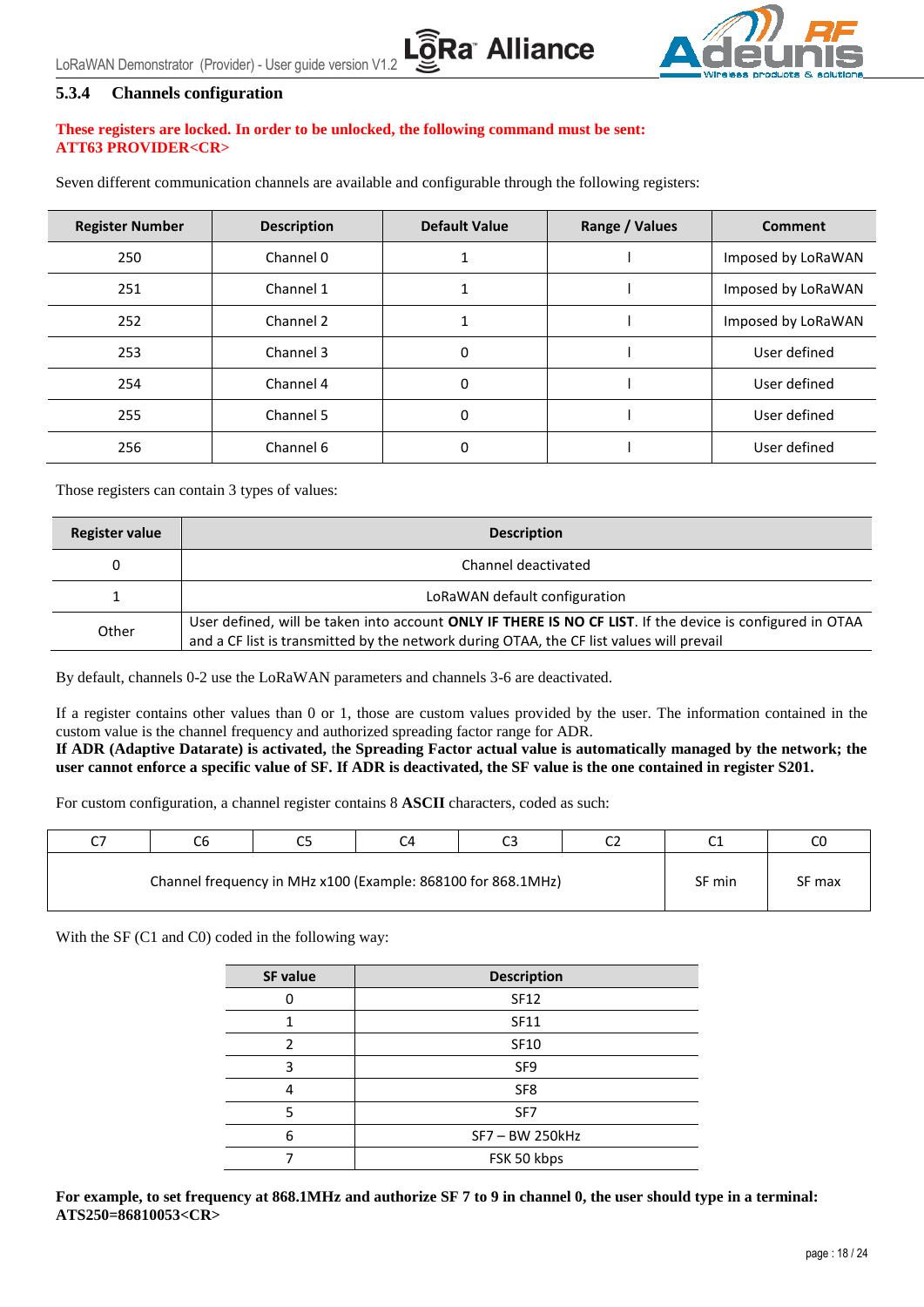

#### <span id="page-18-0"></span>**5.3.5 RX2 window configuration**

#### **These registers are locked. In order to be unlocked, the following command must be sent: ATT63 PROVIDER<CR>**

The second RX window, RX2 can be configured in a similar way as the channels, with a minor difference: a specific value of SF is enforced.

**Ra Alliance** 

It can be accessed through the following register:

| <b>Register Number</b> | <b>Description</b> | <b>Default Value</b> | Range / Values | Comment |
|------------------------|--------------------|----------------------|----------------|---------|
| 257                    | RX2 configuration  |                      |                |         |

This register can contain 3 types of values:

| <b>Register value</b> | <b>Description</b>                                                                                                                                                                                          |
|-----------------------|-------------------------------------------------------------------------------------------------------------------------------------------------------------------------------------------------------------|
| U                     | Channel deactivated                                                                                                                                                                                         |
|                       | LoRaWAN default configuration                                                                                                                                                                               |
| Other                 | User defined, will be taken into account ONLY IF<br>THERE IS NO CF LIST. If the device is configured in<br>OTAA and a CF list is transmitted by the network<br>during OTAA, the CF list values will prevail |

By default, RX2 contains the LoRaWAN parameters. If the register value is different from 0 or 1, RX2 has a custom configuration.

For custom configuration, the register contains 8 **ASCII** characters, coded as such:

| ~-     |                                                                | -- |  |  | ~~<br>ີ |  |  |
|--------|----------------------------------------------------------------|----|--|--|---------|--|--|
| unused | Channel frequency in MHz x100 (Example: 869525 for 869.525MHz) |    |  |  |         |  |  |

With the SF (C1 and C0) coded in the following way:

| SF value | <b>Description</b> |
|----------|--------------------|
|          | <b>SF12</b>        |
|          | <b>SF11</b>        |
| 2        | <b>SF10</b>        |
| ੨        | SF9                |
|          | SF <sub>8</sub>    |
| ς        | SF7                |
| 6        | SF7-BW 250kHz      |
|          | FSK 50 kbps        |

**For example, to set RX2 frequency at 869.525 MHz and enforce SF12, the user should type in a terminal: ATS257=8695250<CR>**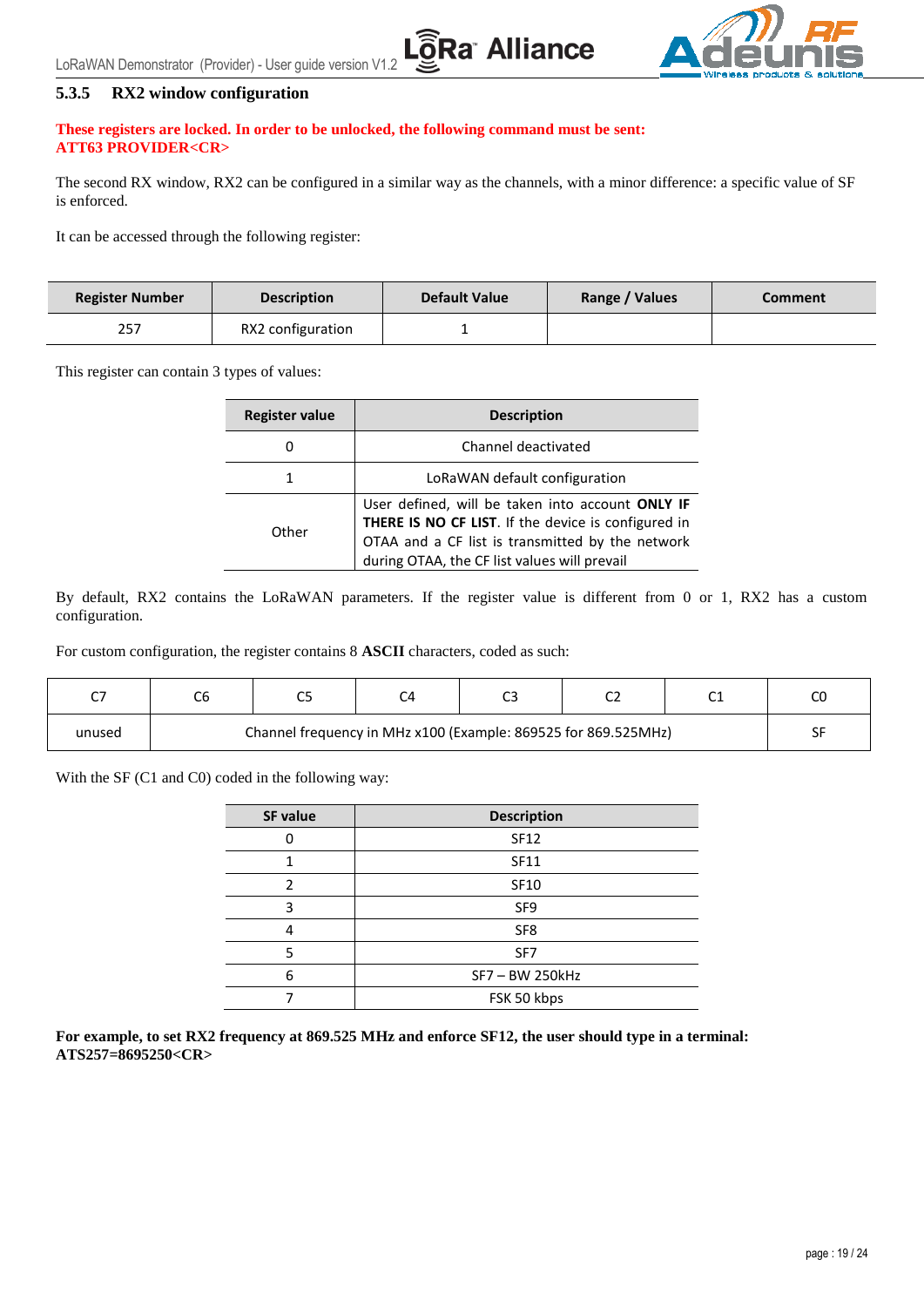

#### <span id="page-19-0"></span>**5.3.6 ADR Configuration**

#### **These registers are locked. In order to be unlocked, the following command must be sent: ATT63 PROVIDER<CR>**

The Adaptive Datarate (ADR) can be configured through register S220. This register contained 4 bytes, coded as such:

| Byte 1              | Byte 2              | Byte 4<br>Byte 3    |  |  |  |                |  |  |  |
|---------------------|---------------------|---------------------|--|--|--|----------------|--|--|--|
| (reserved, write 0) | (reserved, write 0) | (reserved, write 0) |  |  |  | $\overline{a}$ |  |  |  |

**Ra** Alliance

| Byte 4 |                         |                       |  |
|--------|-------------------------|-----------------------|--|
| Bit N° | Default value           | Description           |  |
|        |                         | 0 = ADR bit disabled  |  |
|        |                         | $1 =$ ADR bit enabled |  |
|        | 0 = ADRACKReq disabled  |                       |  |
|        | $1 =$ ADRACKReg enabled |                       |  |
| 72     |                         | Reserved              |  |

**Note on ADR:** If ADR is activated, the device will have no control over the SF as this parameter may be changed by the network (see [5.3.4\)](#page-17-0). If ADR is deactivated, the SF value is the one contained in register S201 (see [5.3.7\)](#page-19-1).

**Note on ADRACKReq:** When the device has transmitted multiple frames but hasn't received any downlink (whether it's a generic downlink or an ACQ) from the server, enabling ADRACKReq will allow the device to try and "force" a downlink from the server when a certain amount of transmitted frames is reached. That way it can ensure that it is still connected to the network.

> If an ADRACKReq is sent but the device still receives no answer, it will increase its SF value in order to increase the radio link budget. The goal is to re-establish a potentially lost connection between device and server.

#### <span id="page-19-1"></span>**5.3.7 Spreading Factor**

#### **These registers are locked. In order to be unlocked, the following command must be sent: ATT63 PROVIDER<CR>**

When ADR is deactivated, the Spreading Factor can be set through register S201:

| <b>Register Number</b> | <b>Description</b> | <b>Default Value</b> | Range (Min-Max) | <b>Comment</b>        |
|------------------------|--------------------|----------------------|-----------------|-----------------------|
|                        |                    |                      |                 | $5 = FSK 50kbps$      |
| 201                    | SF                 | 12                   | $5 - 12$        | $6 =$ SF7 250 $k$ Hz  |
|                        |                    |                      |                 | $7 - 12 = SF7 - SF12$ |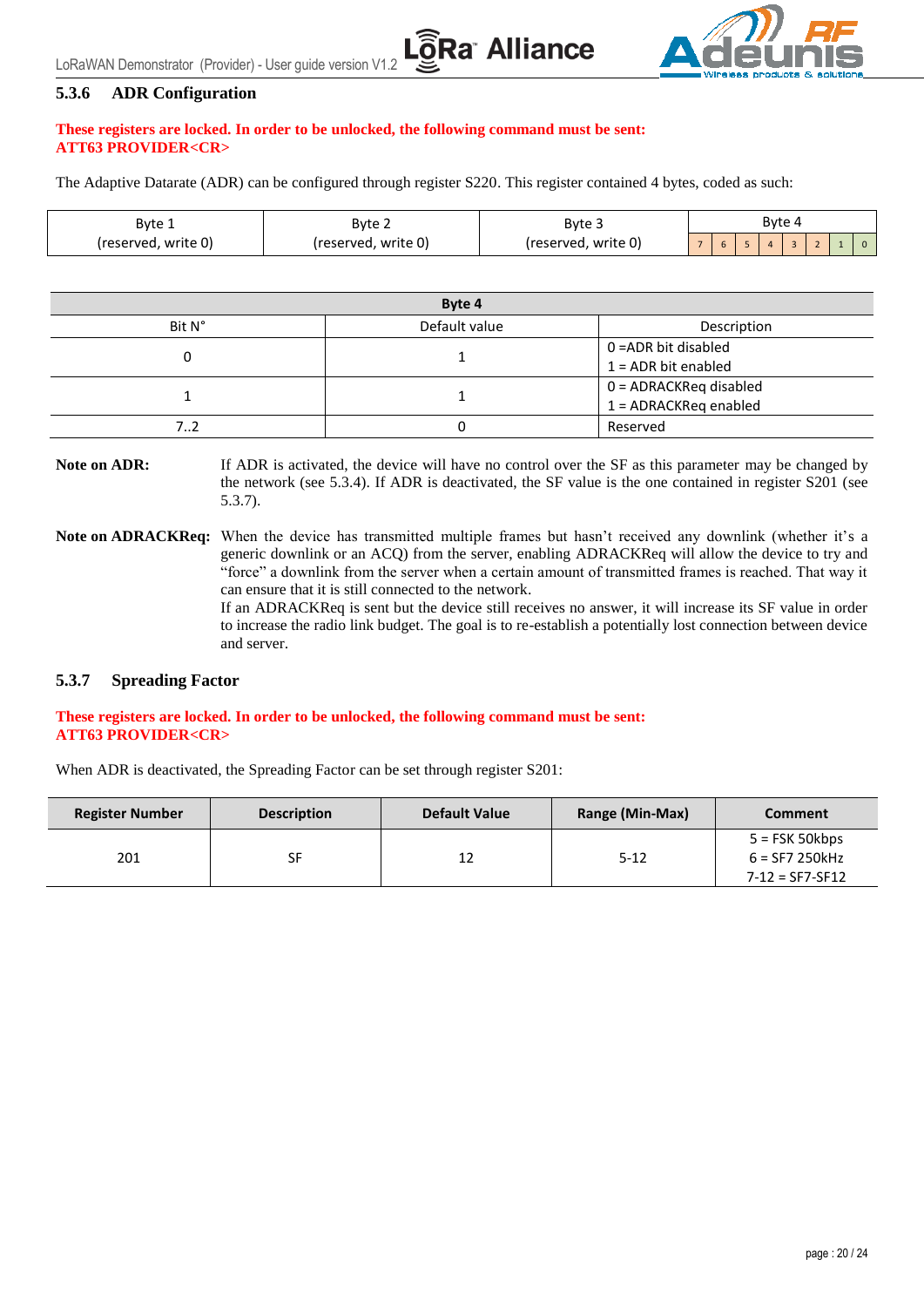



#### <span id="page-20-0"></span>**5.3.8 Transmission periodicity**

Frames can be transmitted automatically by the device. The transmission periodicity in seconds can be set through the following register:

| <b>Register Number</b> | <b>Description</b>   | <b>Default Value</b> | Range / Values | <b>Comment</b> |
|------------------------|----------------------|----------------------|----------------|----------------|
| 280                    | Frame Tx periodicity | 20                   | 0-86400        | In seconds     |

If the register is set to 0, periodic transmission is disabled. Frames can only be sent by pressing button 1 or by triggering the accelerometer (i.e. by shaking the product).

#### <span id="page-20-1"></span>**5.3.9 ACK request**

When sending a frame to the network, the demonstrator can ask for an acknowledge (ACK) frame in return. When asking for an acknowledge frame, the device is configured in **CONFIRMED** mode. Otherwise, it is configured in **UNCONFIRMED** mode. This can be done through the following register:

| <b>Register Number</b> | <b>Description</b> | <b>Default Value</b> | Range / Values                       | Comment |
|------------------------|--------------------|----------------------|--------------------------------------|---------|
| 282                    | <b>ACK request</b> |                      | $0 =$ unconfirmed<br>$1 =$ confirmed |         |

#### <span id="page-20-2"></span>**5.3.10 Accelerometer**

The device's accelerometer is configured by default to trigger whenever the device is shaken by hand. However, its configuration can be modified to suit the user's application. Two parameters can be changed:

- The full scale, i.e. the maximum acceleration that the accelerometer will be able to detect
- The detection threshold, i.e. the acceleration level above which the accelerometer will trigger

This can be done through the following registers:

| <b>Register Number</b> | <b>Description</b>  | <b>Default Value</b> | Range / Values          | <b>Comment</b> |
|------------------------|---------------------|----------------------|-------------------------|----------------|
| 240                    | Full scale          |                      | 2 to 16                 | Unit in g      |
| 241                    | Detection Threshold | 2000                 | 0 – (Full scale x 1000) | Unit in mg     |

#### <span id="page-20-3"></span>**5.3.11 GPS configuration**

The demonstrator contains a GPS which can be configured through the following register:

| <b>Register Number</b> | <b>Description</b>       | <b>Default Value</b> | Range (Min-Max) | Comment |
|------------------------|--------------------------|----------------------|-----------------|---------|
| 271                    | <b>GPS</b> configuration | 0x0011               |                 |         |

Essentially, the GPS can be:

- Activated/deactivated
- Cold start at startup / Not Cold start at startup
- Configured in permanent ON (car mode) or pulsed mode.

This register contains 2 bytes separated in groups of 4 bits and **the total value must be written in hexadecimal format**:

| Byte 1                 |       | Byte 2              |      |  |
|------------------------|-------|---------------------|------|--|
| <b>UNUSED, write 0</b> | Reset | <b>Startup Time</b> | Mode |  |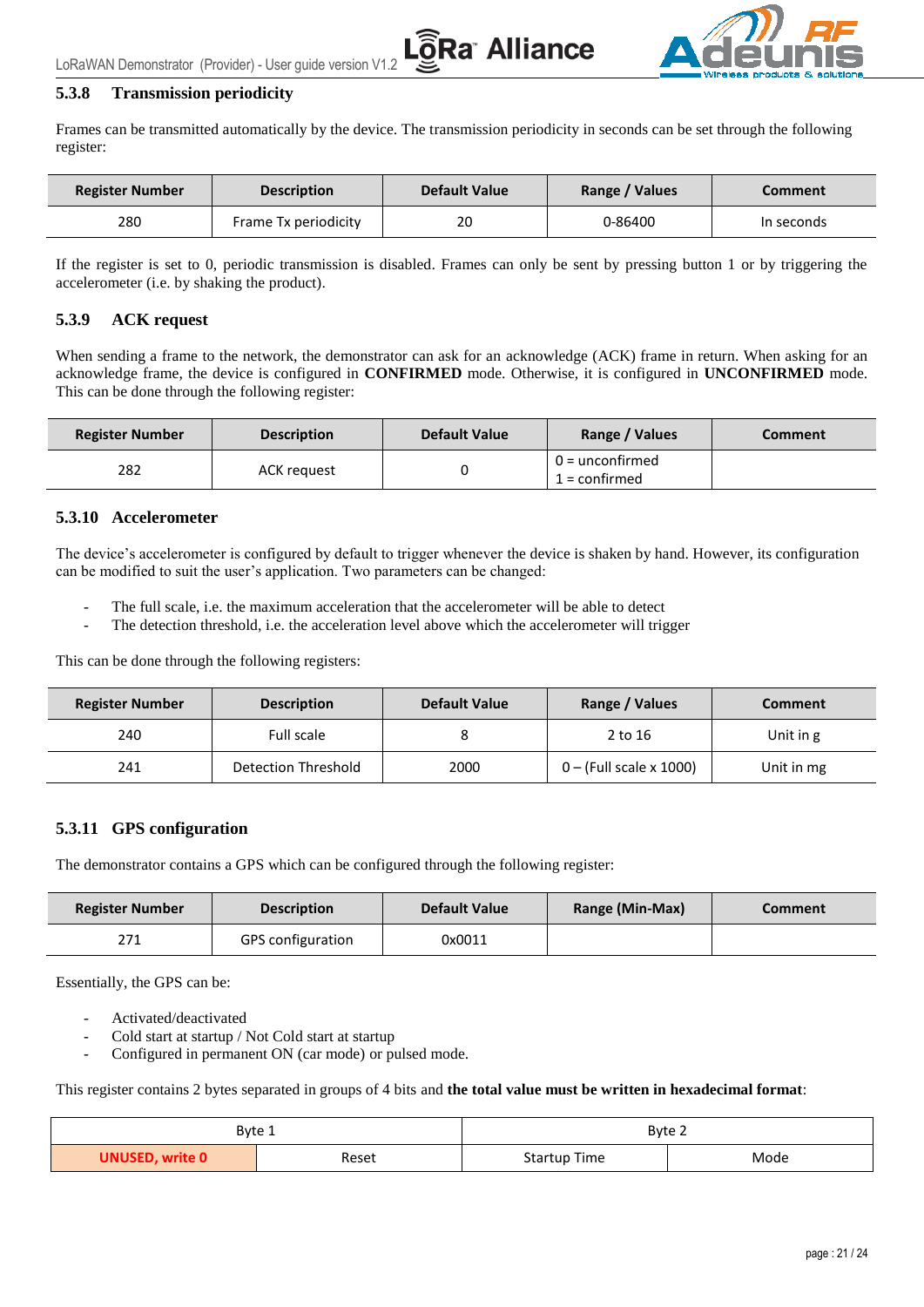



| value | <b>Reset</b>                | <b>Startup Time (minutes)</b> | <b>Mode</b>               |
|-------|-----------------------------|-------------------------------|---------------------------|
| 0     | Do not reset GPS at startup | 10                            | <b>GPS OFF</b>            |
|       | Reset GPS at startup        |                               | GPS permanently ON        |
|       |                             |                               | Periodic 05s ON / 60s OFF |
|       |                             |                               | Periodic 10s ON / 60s OFF |
|       |                             |                               | Periodic 15s ON / 60s OFF |
|       |                             |                               |                           |
| ь     |                             |                               |                           |
|       |                             |                               |                           |
|       |                             |                               |                           |
|       |                             |                               |                           |

For example, to set the GPS permanent ON with no reset, the user should send (startup time is irrelevant in permanent ON, so in this example we choose 1min):

0000 0000 0001 0001 = 0011<sub>hexa</sub> so ATS271=0011<CR>

To set the GPS periodic 10s/60s with no reset and 5min startup time, the user should send:

0000 0000 0005 0003 =  $0.053_{\text{hexa}}$  so ATS271=0053<CR>

#### **GPS operation**

If activated, the GPS is completely autonomous and independent from the main software. Essentially two modes exist: permanent and periodic mode.

1. Permanent mode

If configured in permanent mode, the GPS is always on and at full power, like the GPS used in cars. This is the performance mode and we highly recommend to use it if the device is moving fast (e.g. If placed in a car), or if satellite visibility is bad.

2. Periodic mode

In periodic mode, the GPS will start with a full on power phase ranging from 1 to 10 minutes (Startup Time), then will enter its periodic mode. During periodic mode, the GPS will wake up for 5 to 15s (depending on the chosen mode) every 60s. The rest of the time it is placed in stand-by mode, which allows for low consumption. This mode should be used in rather static conditions (stationary or walking pace), with good satellite visibility.

Note 1. As periodic mode is less powerful, we highly recommend a startup time  $>5$ min so that the GPS can synchronize and acquire the ephemeris and other information it needs for proper navigation. Indeed, until the GPS has acquired this information, its sensitivity is reduced by 15dB and it can prove to be very difficult for the GPS to acquire the information while in periodic mode.

**Note 2.** The GPS embeds intelligent functionalities that will constantly reassess the quality of the signal. If the GPS deems that the signal/information it possesses is not reliable enough it will wake up randomly and force acquisition for a variable time until it gets back to a comfortable state of operation. Thus the GPS could wake up more frequently that 5-15s every 60s.

The user can also choose to reset the GPS at startup. This reset operation clears the memory of the GPS and deletes all the information it had previously acquired. This can prove to be useful if the GPS cannot seem to be able to synchronize during the Startup Time. Indeed the GPS will try to use its internal information to predict its position and find satellites, but when the GPS hasn't been used for a long time (days) or it has been moved over a great distance while being off (for example travelling by plane to another country/city) this information is consequently outdated and it is best to discard it.

If GPS coordinates are available at the time of transmission of a LoRa frame, these coordinates will be included in the payload. Otherwise the corresponding payload bytes (bytes 3-10) are deleted, the frame is shortened.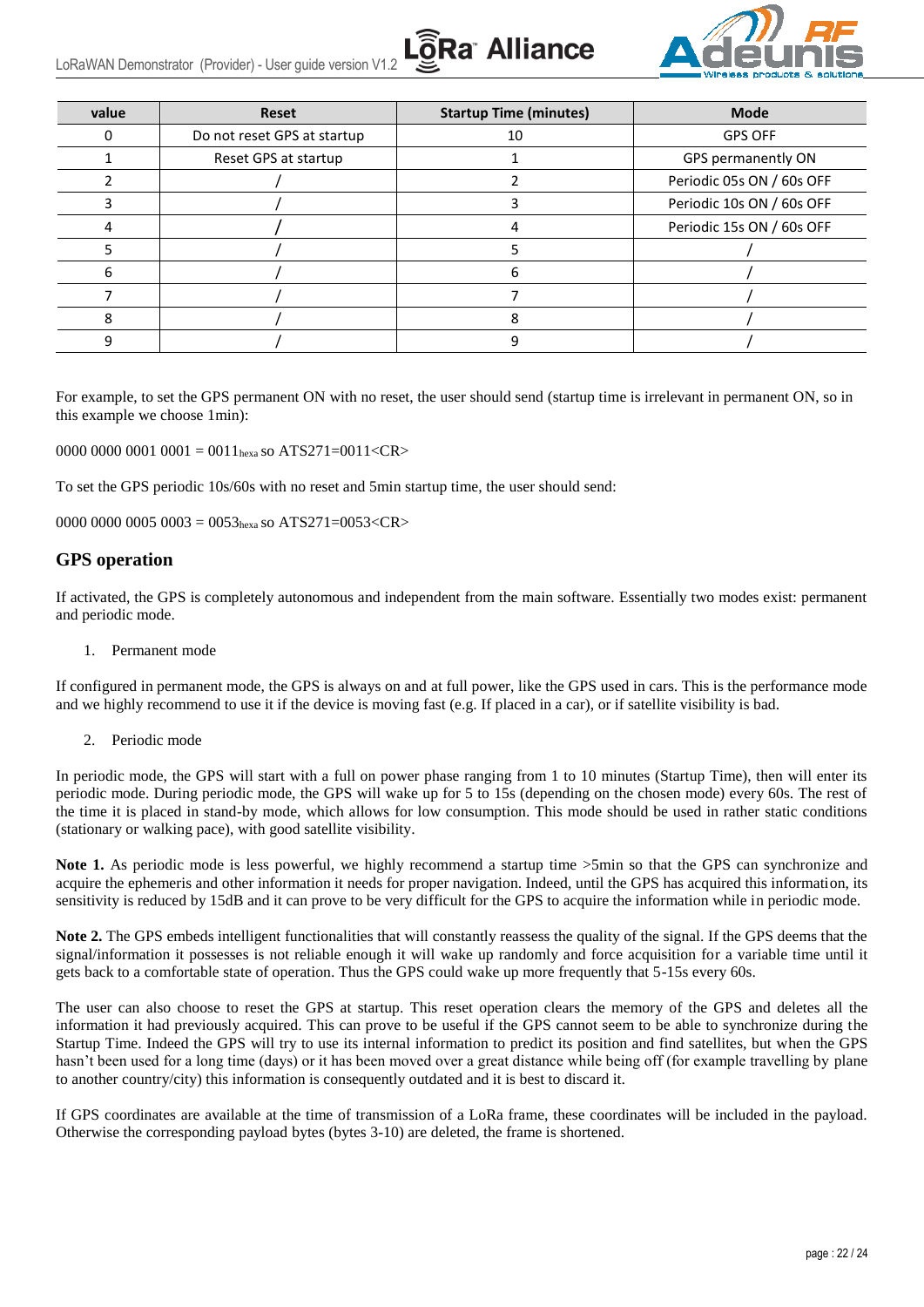L@<br>Ra Alliance



# <span id="page-22-0"></span>**6 Payload description**

The applicative payload of LoRa frames is built as follows:

#### **Note: Bit 7 is the MSB and Bit 0 is the LSB.**

| Byte $N^{\circ}$ |                | <b>Description</b>                                                                                                                                                                                                                                                                                                                              |
|------------------|----------------|-------------------------------------------------------------------------------------------------------------------------------------------------------------------------------------------------------------------------------------------------------------------------------------------------------------------------------------------------|
| 1                |                | Bit $7 = 1$ : T <sup>o</sup> C info is present<br>Bit $6 = 1$ : accelerometer was triggered<br>Bit $5 = 1$ : BTN1 was triggered<br>Bit $4 = 1$ : GPS info is present<br>Bit 3 : Up Counter is present<br>Bit 2 : Down Counter is present<br>Bit $1 = 1$ : Battery voltage information is present<br>$Bit 0 : RSSI + SNR information is present$ |
|                  | $\overline{c}$ | Temperature in $\mathrm{C}$ , signed in two's complement                                                                                                                                                                                                                                                                                        |
|                  | b[74]          | BCD coding of the integer part of Latitude's degrees<br>(tens of degrees)                                                                                                                                                                                                                                                                       |
| 3                | b[3.0]         | BCD coding of the integer part of Latitude's degrees<br>(units of degrees)                                                                                                                                                                                                                                                                      |
|                  | b[74]          | BCD coding of the integer part of Latitude's minutes<br>(tens of minutes)                                                                                                                                                                                                                                                                       |
| 4                | b[3.0]         | BCD coding of the integer part of Latitude's minutes<br>(units of minutes)                                                                                                                                                                                                                                                                      |
|                  | b[74]          | BCD coding of the decimal part of Latitude's minutes<br>(tenths of minutes)                                                                                                                                                                                                                                                                     |
| 5                | b[3.0]         | BCD coding of the decimal part of Latitude's minutes<br>(hundredths of minutes)                                                                                                                                                                                                                                                                 |
|                  | b[74]          | BCD coding of the decimal part of Latitude's minutes<br>(thousandths of minutes)                                                                                                                                                                                                                                                                |
| 6                | b[3.0]         | $B[31]$ = unused<br>$B0 =$ coding of hemisphere : $0 =$ North, $1 =$ south                                                                                                                                                                                                                                                                      |
| 7                | b[74]          | BCD coding of the integer part of Longitude's degrees<br>(hundreds of degrees)                                                                                                                                                                                                                                                                  |
|                  | b[3.0]         | BCD coding of the integer part of Longitude's degrees<br>(tens of degrees)                                                                                                                                                                                                                                                                      |
|                  | b[74]          | BCD coding of the integer part of Longitude's degrees<br>(units of degrees)                                                                                                                                                                                                                                                                     |
| 8<br>b[3.0]      |                | BCD coding of the integer part of Longitude's minutes<br>(tens of minutes)                                                                                                                                                                                                                                                                      |
|                  | b[74]          | BCD coding of the integer part of Longitude's minutes<br>(units of minutes)                                                                                                                                                                                                                                                                     |
| 9                | b[30]          | BCD coding of the decimal part of Longitude's minutes<br>(tenths of minutes)                                                                                                                                                                                                                                                                    |
|                  | b[74]          | BCD coding of the decimal part of Longitude's minutes<br>(hundredths of minutes)                                                                                                                                                                                                                                                                |
| 10<br>b[3.0]     |                | $B[31] =$ unused<br>$B0 = coding of hemisphere : 0 = East, 1 = West$                                                                                                                                                                                                                                                                            |
| 11               |                | Uplink frame counter                                                                                                                                                                                                                                                                                                                            |
| 12               |                | Downlink frame counter                                                                                                                                                                                                                                                                                                                          |
| 13               |                | MSB Battery voltage (in mV)                                                                                                                                                                                                                                                                                                                     |
| 14               |                | LSB Battery voltage (in mV)                                                                                                                                                                                                                                                                                                                     |
| 15               |                | RSSI (dB, absolute value)                                                                                                                                                                                                                                                                                                                       |
| 16               |                | SNR (dB, signed in two's complement)                                                                                                                                                                                                                                                                                                            |